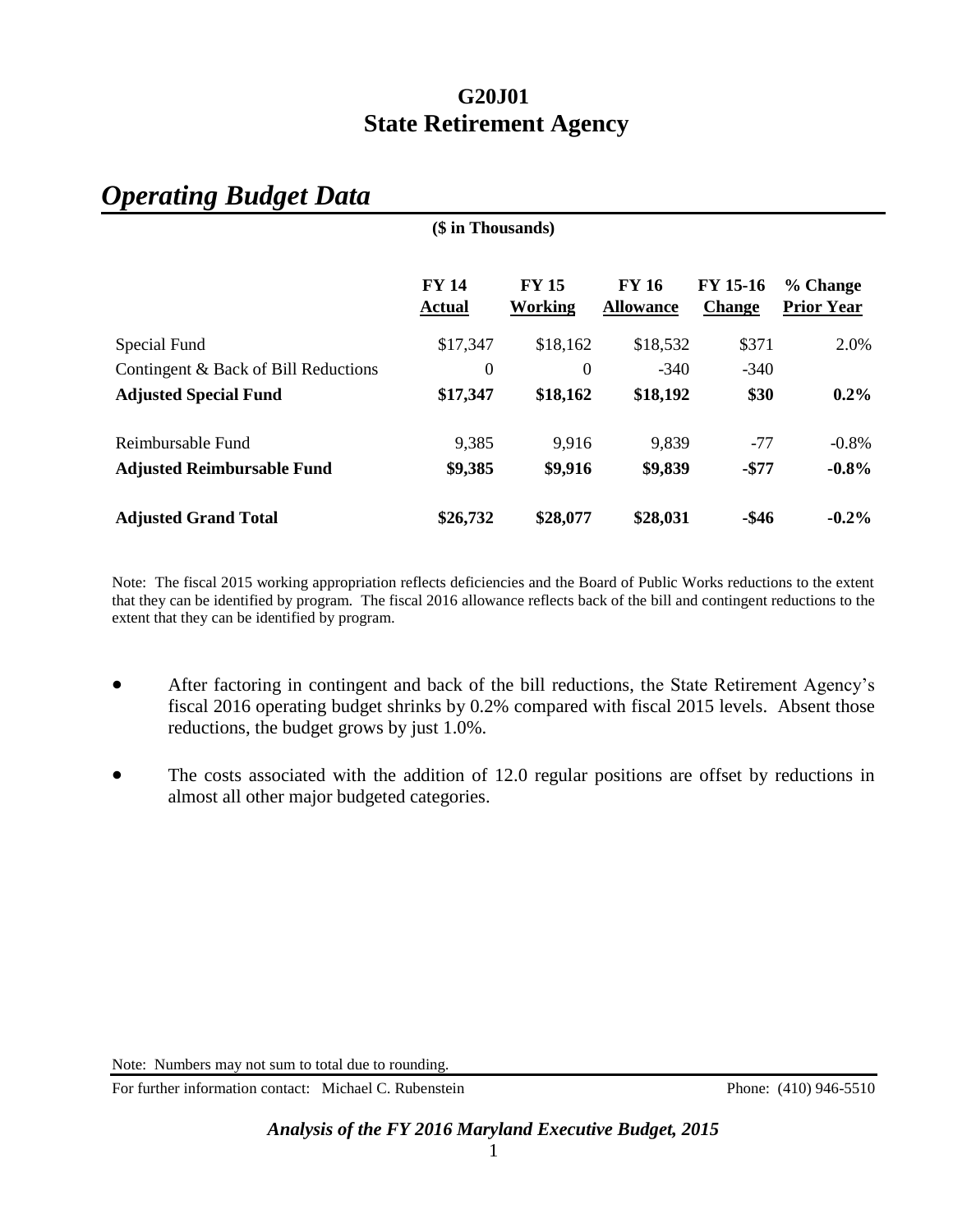|                                                 | <b>FY 14</b><br><b>Actual</b> | <b>FY 15</b><br>Working | <b>FY 16</b><br><b>Allowance</b> | <b>FY 15-16</b><br><b>Change</b> |
|-------------------------------------------------|-------------------------------|-------------------------|----------------------------------|----------------------------------|
| <b>Regular Positions</b>                        | 192.00                        | 192.00                  | 204.00                           | 12.00                            |
| <b>Contractual FTEs</b>                         | 15.50                         | 16.50                   | 9.50                             | $-7.00$                          |
| <b>Total Personnel</b>                          | 207.50                        | 208.50                  | 213.50                           | 5.00                             |
| <b>Vacancy Data: Regular Positions</b>          |                               |                         |                                  |                                  |
| Turnover and Necessary Vacancies, Excluding New |                               |                         |                                  |                                  |
| <b>Positions</b>                                |                               | 9.56                    | 4.98%                            |                                  |
| Positions and Percentage Vacant as of 12/31/14  |                               | n/a                     | n/a                              |                                  |

# *Personnel Data*

- The fiscal 2016 allowance adds 12.0 regular positions, including 4.0 resulting from contractual conversions.
- Contractual full-time equivalents (FTE) are reduced by 7.0, reflecting 5.0 FTEs lost due to the conversion to regular positions, and 2.0 additional contractual FTEs that were never filled due to delays in Phase II of the Maryland Pension Administration System (MPAS-II).
- Of the 8.0 new regular positions, 4.0 replace outside contractors providing MPAS-II operations and maintenance, and 4.0 are assigned to the Benefits Administration to alleviate backlogs and service deficiencies.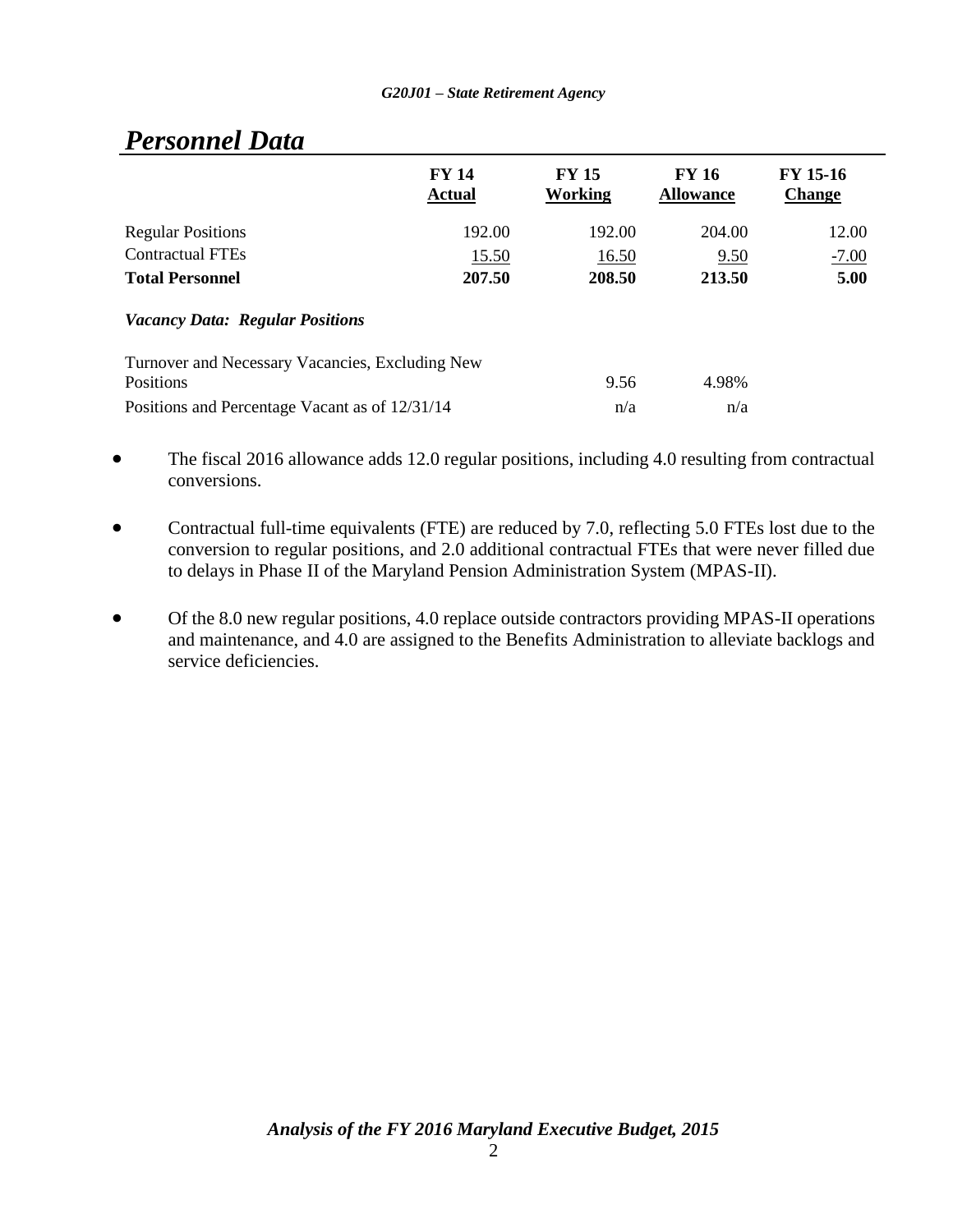# *Analysis in Brief*

## **Major Trends**

*Investment Returns Continue to Exceed Targets, but Asset Allocation Results in Underperformance Relative to Peers:* As domestic and international equities continued to lead world financial markets, the State Retirement and Pension System's (SRPS) conservative asset allocation held back its performance.

*Call Center Performance Struggled in Fiscal 2014, Then Rebounded:* Long waits for benefit counselors and abandoned calls plagued the agency's call center.

### **Issues**

*Backlog in Processing Retirement Benefit Estimates Has Grown:* Staffing shortages have contributed to the backlog, but new staff should help alleviate the problem. **The agency should explain the reasons for the backlog and provide a plan to address it.**

*The System's Disability Benefit Structure and Process Have Not Been Reviewed in Almost 15 Years:* The SRPS process for awarding disability benefits has inherent conflicts of interest, and the benefits themselves may be excessive. **The agency and the Department of Legislative Services should conduct a joint study of disability benefits available to members of SRPS.**

### **Recommended Actions**

|    |                                                                                                         | <b>Funds</b> | <b>Positions</b> |
|----|---------------------------------------------------------------------------------------------------------|--------------|------------------|
| 1. | Delete 1.0 full-time equivalent administrative specialist III (new<br>position).                        | \$35,892     | 1.0              |
| 2. | Adopt committee narrative requesting a report on disability<br>benefits processing and appropriateness. |              |                  |
|    | <b>Total Reductions</b>                                                                                 | \$35,892     | 1.0              |

## **Updates**

*Local Governments Should Continue to Plan for a Higher-than-forecast Normal Cost Rate in Fiscal 2017:* Although the forecasted payments for fiscal 2017 are still higher than those originally forecast in 2012, they are lower than more recent estimates due to positive investment and other experience.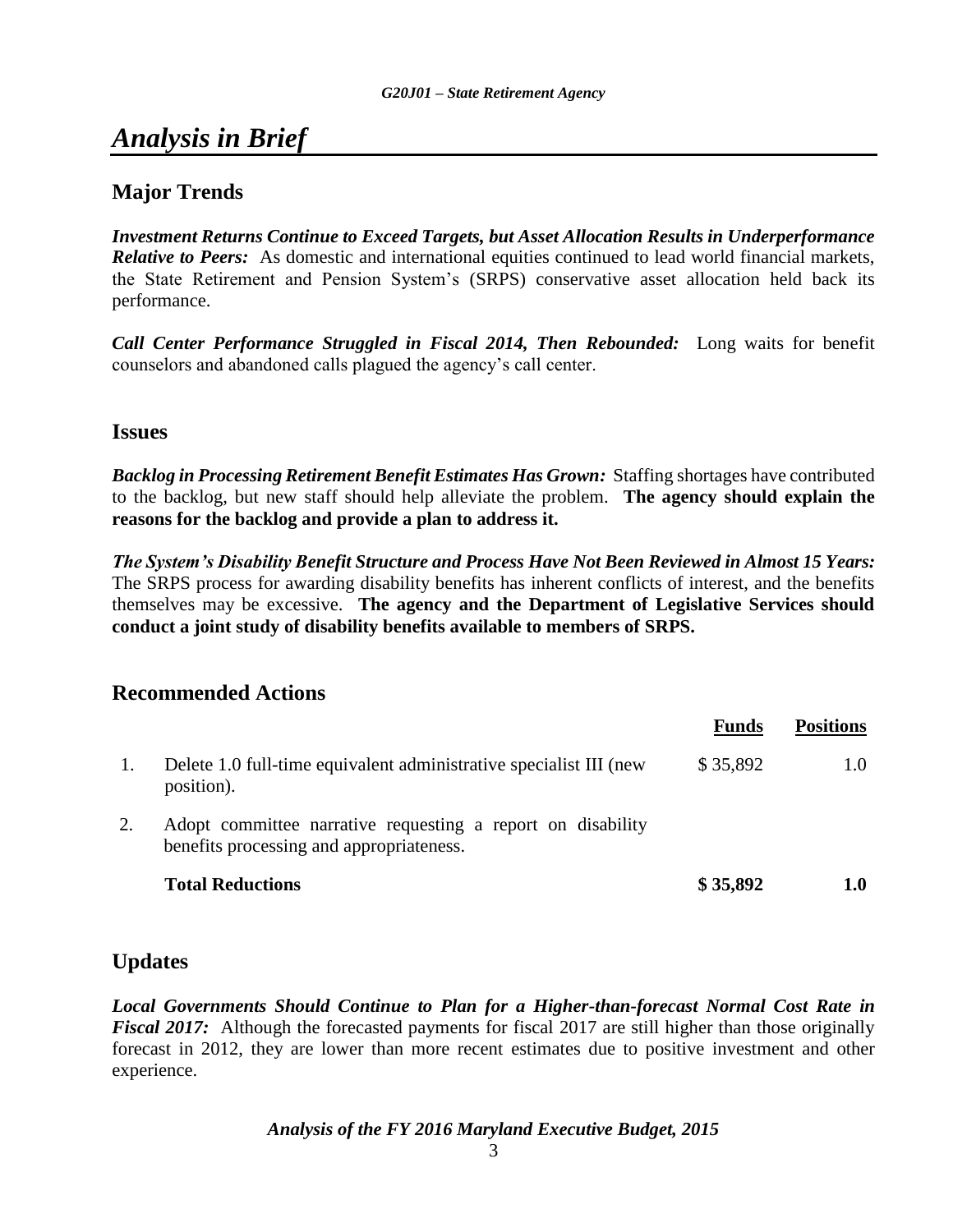*MPAS-II Projected to Be Completed by June 30, 2016:* No new expenditures for MPAS-II are authorized for fiscal 2016, but the project should be completed using resources budgeted in prior fiscal years.

*Report on Alternatives to Board of Trustees Elections Is Delayed:* An extension was granted to January 31, 2015; the Joint Committee on Pensions will take up the report during the 2015 interim.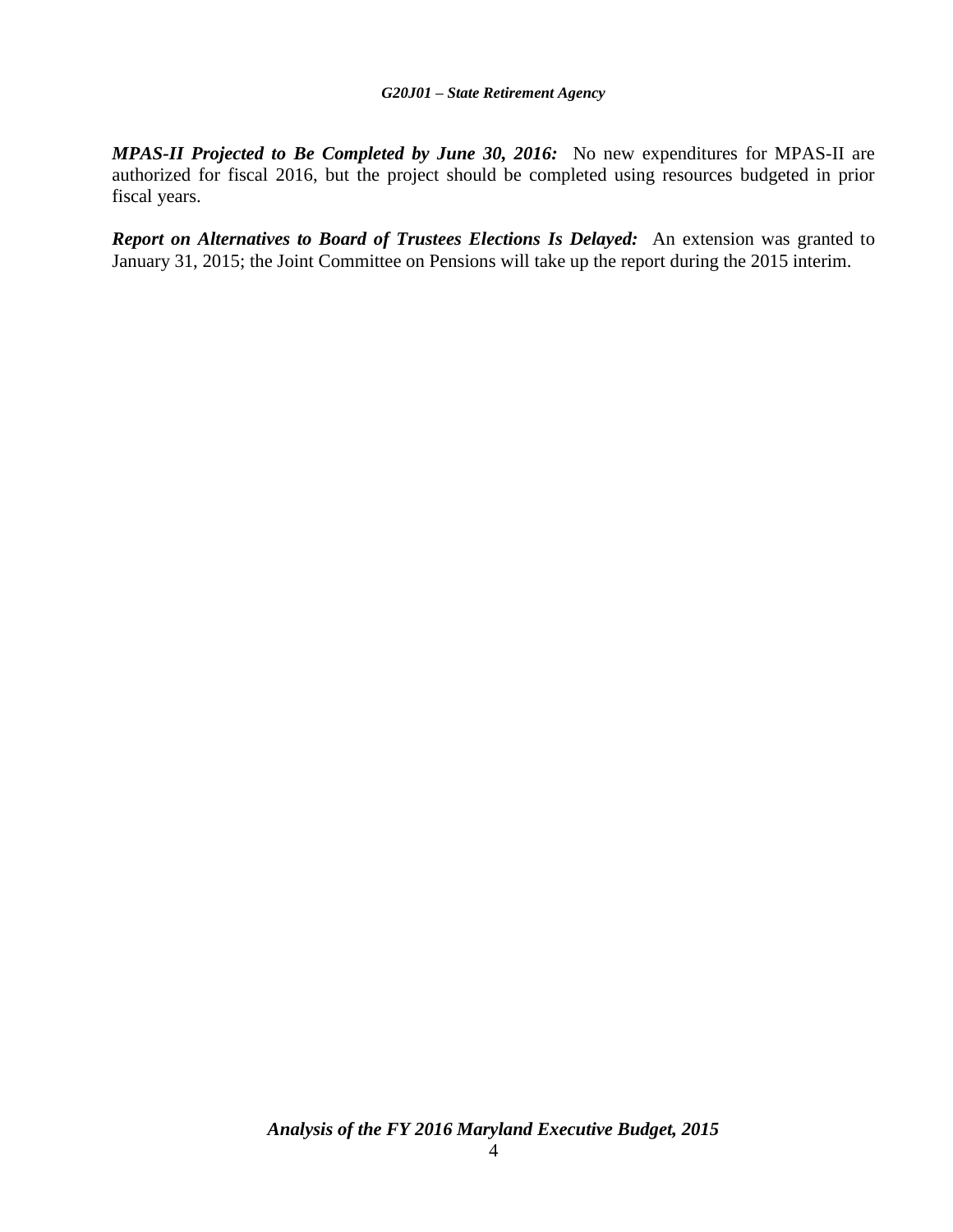## **G20J01 State Retirement Agency**

# *Operating Budget Analysis*

## **Program Description**

The State Retirement Agency (SRA), under the direction of the 15-member Board of Trustees for the State Retirement and Pension System (SRPS), is responsible for administering the State's retirement and pension systems. The fifteenth position on the board, which represents local governments, was added as a result of legislation adopted during the 2013 session. The board-appointed executive director is responsible for policy development, legislation, and legal affairs.

The agency has identified four fundamental goals for its operation:

- to prudently invest system assets in a well-diversified manner that optimizes long-term returns while controlling risk through excellence in the execution of the investment objectives and strategies of the system;
- to effectively communicate with all retirement plan participants to inform them about the benefits provided by the system and to educate them about planning and preparing for all aspects of their defined benefit system;
- to pay all retirement allowances provided by State pension law to the system's retirees and their beneficiaries in an accurate and timely manner; and
- to efficiently collect the required employer and employee contribution necessary to fund the system.

An administrative charge to all employers for whom the agency administers retiree benefits provides the revenue to fund the agency. In proportion to total system membership, administrative charge revenue from State agencies pays for roughly one-third (35%) of agency operations, and revenue from local employers pays for the remaining two-thirds (65%). The new approach allows the agency to keep, and therefore invest, all member and employer contributions and investment proceeds for the direct benefit of members. Participating employers will pay approximately \$147 per member in fiscal 2016. Reimbursable fund revenues represent State agency payments for administrative costs, and special fund revenues represent administrative payments by local school boards and participating governmental units.

As of June 30, 2014, the system's assets totaled \$45.42 billion, a \$5.2 billion increase from the end of fiscal 2013, which is attributable to revenues from investments exceeding expenses and benefits paid.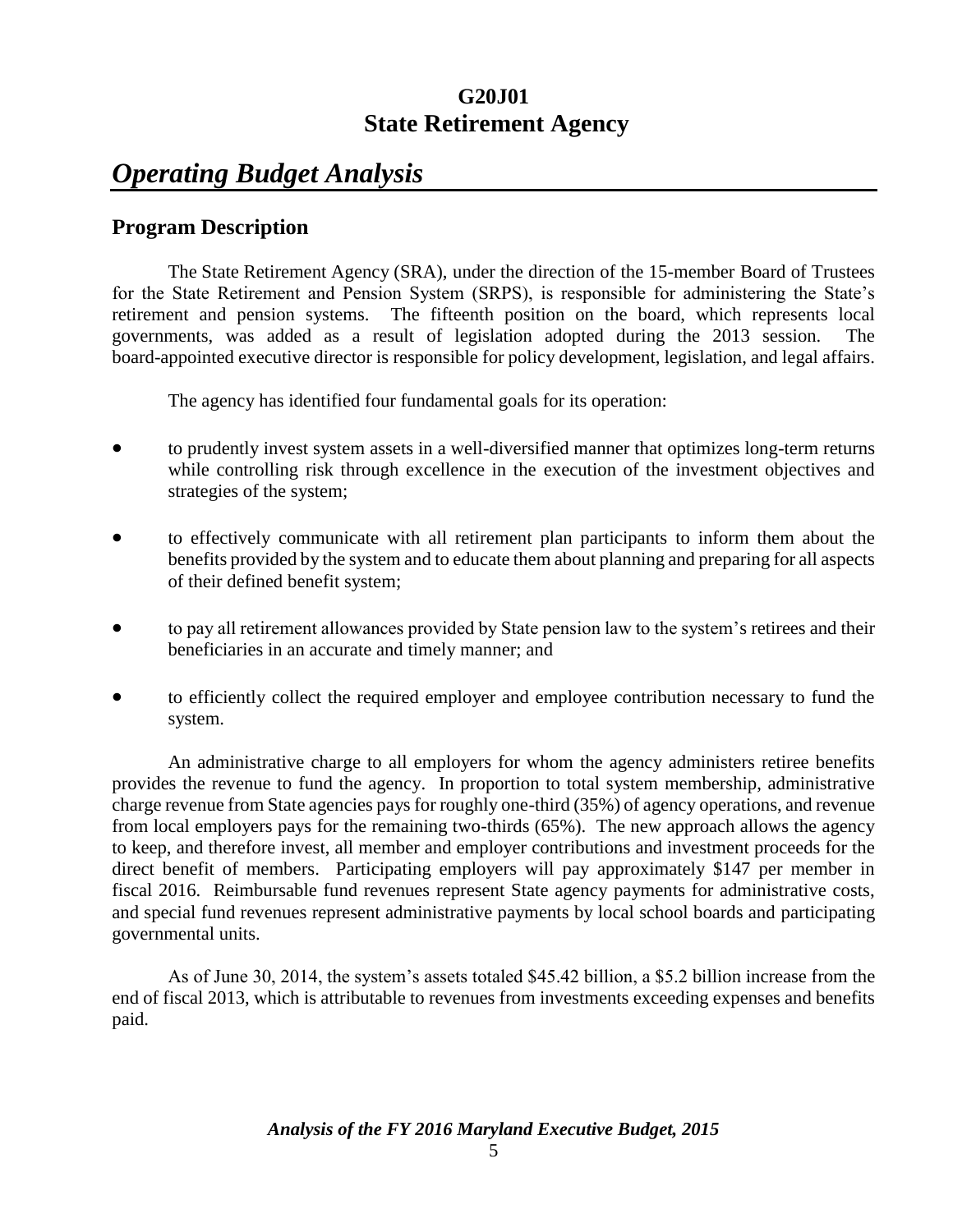## **Performance Analysis: Managing for Results**

## **1. Investment Returns Continue to Exceed Targets, but Asset Allocation Results in Underperformance Relative to Peers**

The system's investment return for fiscal 2014 was 14.4% net of management fees, exceeding its investment return target (7.70%) for the fourth time in the last five years. The pension fund's return also exceeded its plan benchmark by 21 basis points. Public equity markets, especially domestic equities, continued climbing as U.S. and European central banks maintained accommodative monetary policies that held down interest rates. Broad indices of public equities were all strongly higher: the U.S. Standard & Poor's 500 index rose 24.6%, and the Morgan Stanley Capital International non-U.S. equity index rose 21.8%. With public equities making up 38.9% of the portfolio, this impressive performance propelled the system to generate returns well in excess of its target.

**Exhibit 1** shows that the system has made significant progress in reaching its strategic allocation targets that were adopted beginning in fiscal 2008. The primary purpose of these changes has been to diversify the fund's holdings in order to both maximize long-term returns and reduce volatility in annual returns.

|                               | <b>Strategic Target</b><br>6/30/2014 | <b>Actual</b><br>6/30/2014 | Actual<br>6/30/2013 | Actual<br>6/30/2012 |
|-------------------------------|--------------------------------------|----------------------------|---------------------|---------------------|
| <b>Equity</b>                 |                                      |                            |                     |                     |
| Domestic Stocks               |                                      | 10.3%                      | 11.6%               | 13.0%               |
| <b>International Stocks</b>   |                                      | 12.1%                      | 13.8%               | 15.0%               |
| Global Equity                 |                                      | 16.5%                      | 17.0%               | 14.4%               |
| <b>Total Public Equity</b>    | 35.0%                                | 38.9%                      | 42.4%               | 42.4%               |
| <b>Private Equity</b>         | 10.0%                                | 7.0%                       | 6.2%                | 5.7%                |
| <b>Real Estate</b>            | 10.0%                                | 6.8%                       | 5.8%                | 6.4%                |
| Fixed Income                  | 10.0%                                | 14.8%                      | 16.2%               | 19.2%               |
| <b>Real Return Strategies</b> | 14.0%                                | 12.0%                      | 12.6%               | 10.0%               |
| <b>Absolute Return</b>        | 10.0%                                | 9.4%                       | 7.3%                | 6.8%                |
| Credit/Debt                   | 10.0%                                | 10.0%                      | 8.4%                | 7.8%                |
| Cash and Other                | 1.0%                                 | 1.1%                       | 1.3%                | 1.7%                |
| <b>Total Assets</b>           | 100.0%                               | 100.0%                     | 100.0%              | 100.0%              |

## **Exhibit 1 State Retirement and Pension System Asset Allocation Fiscal 2012-2014**

Note: Data reflects all system assets held at State Street. Columns may not add to total due to rounding.

Source: State Retirement Agency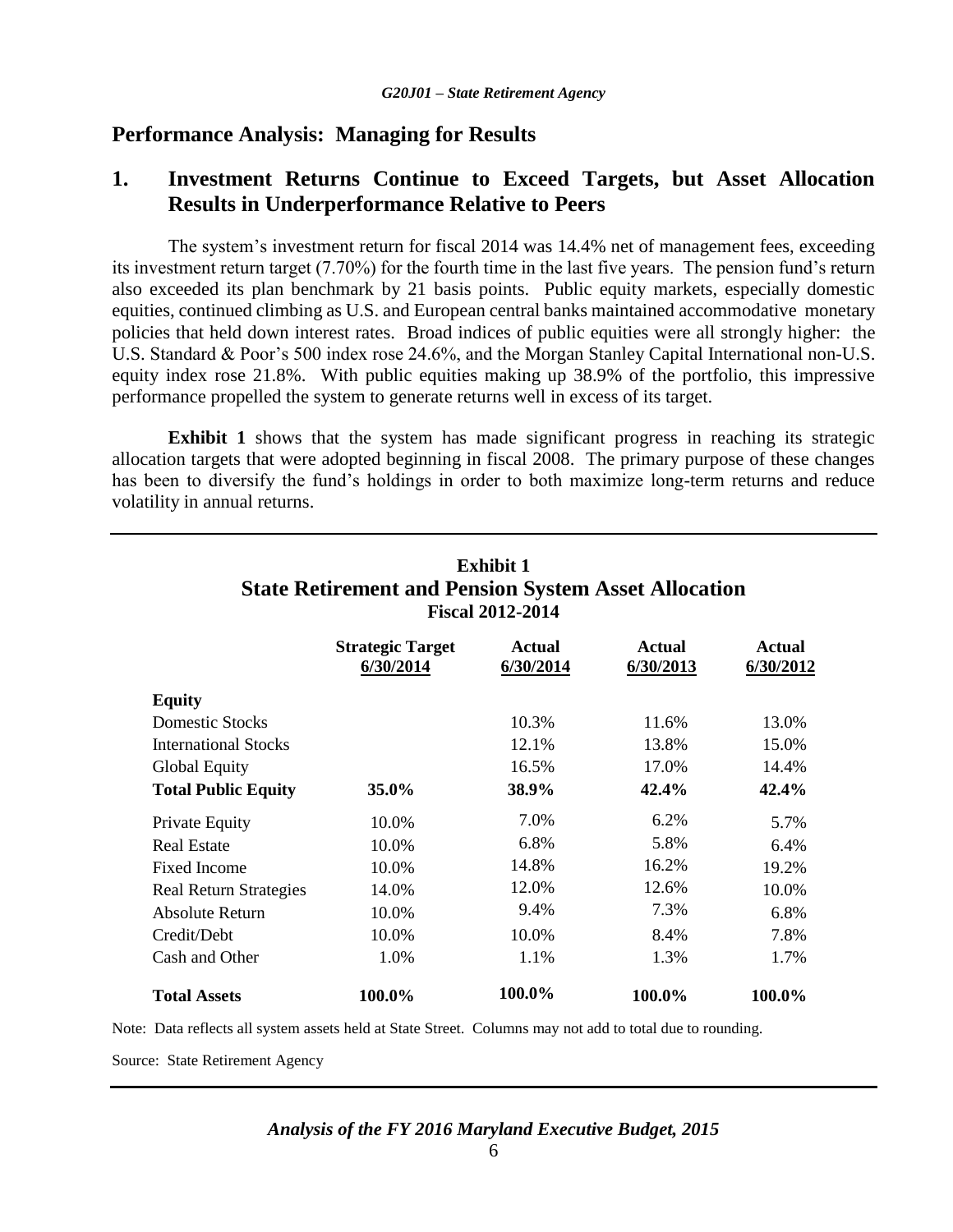#### *G20J01 – State Retirement Agency*

In the year from June 2013 to June 2014, the system achieved its strategic targets for allocation to credit/debt strategies and very nearly achieved its target allocation for absolute return. It also made progress toward reaching its strategic targets in all other major asset classes. Most notably, public equity dropped from 42.4% to 38.9%, approaching its target of 35.0%, and fixed income dropped from 16.2% to 14.8%, moving closer to its target of 10.0%. There were corresponding increases to alternative asset classes, including private equity.

Although the system's investment returns exceeded both the actuarial target and its plan benchmark, it continues to vastly underperform its peer pension plans. According to the Trust Universe Comparison Service (TUCS), the system's fiscal 2014 investment performance was among the worst of 25 public pension funds with at least \$25 billion in assets. The system's fiscal 2014 performance placed it at the ninety-fourth percentile. In the TUCS analysis, the one-hundredth percentile is the lowest ranking, and the first percentile is the highest. Long-term performance rankings place SRPS in the bottom quartile for every timeframe examined. The TUCS rankings are based on returns gross of fees.

The persistent strength of the public equity markets raises legitimate questions about the extent to which the system has implemented its asset allocation plan. Specifically, the long-term strategic target of 35% for public equity is among the lowest of large public pension plans and has resulted in bottom-tier performance compared with peer funds. Although the Department of Legislative Services (DLS) supports the system's diversification into alternative asset classes to reduce reliance on volatile public equities, especially since their volatility has been on clear display for the past several months, it may be the case that the board has opted for a public equity allocation that is too low. **SRA should comment on the appropriateness of the system's 35.0% target for public equities in light of persistent underperformance relative to large state pension funds.**

### **2. Call Center Performance Struggled in Fiscal 2014, Then Rebounded**

The agency typically receives between 15,000 and 20,000 phone call inquiries each month from members, retirees, and beneficiaries; roughly one-half of those calls are handled by an automated response system, but one-half are handled by retirement benefit counselors. The agency's call center failed to meet its key performance targets for most of fiscal 2014, as shown in **Exhibits 2** and **3**. The unit's targets are that fewer than 6% of calls will be abandoned by callers and that the wait time for a counselor to answer a call will not exceed 1:45 minutes. As the exhibits show, the call center achieved each of those goals in just three months of fiscal 2014. However, performance dramatically improved in December 2014, in part due to the lowest volume of calls in almost two years.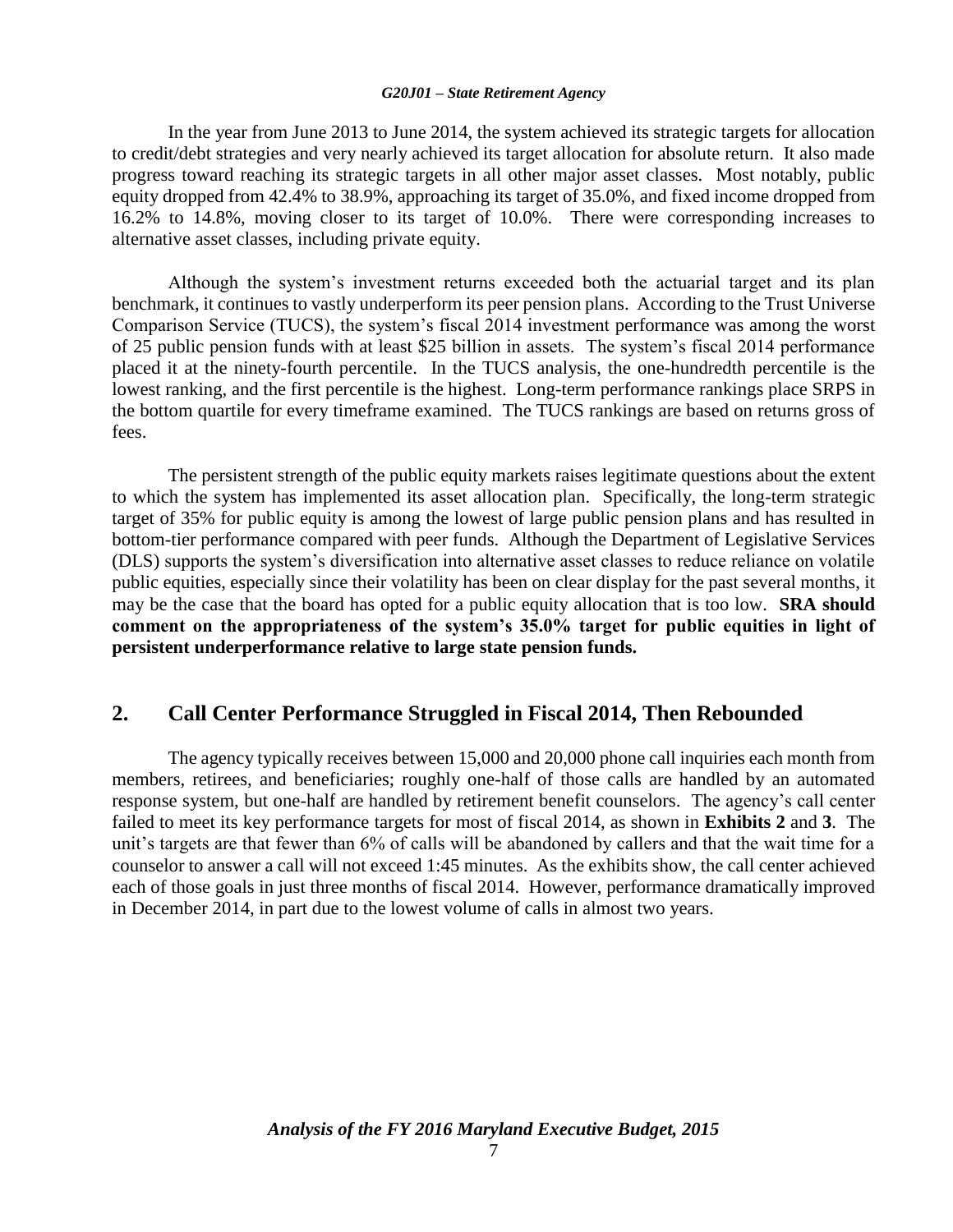



Source: State Retirement Agency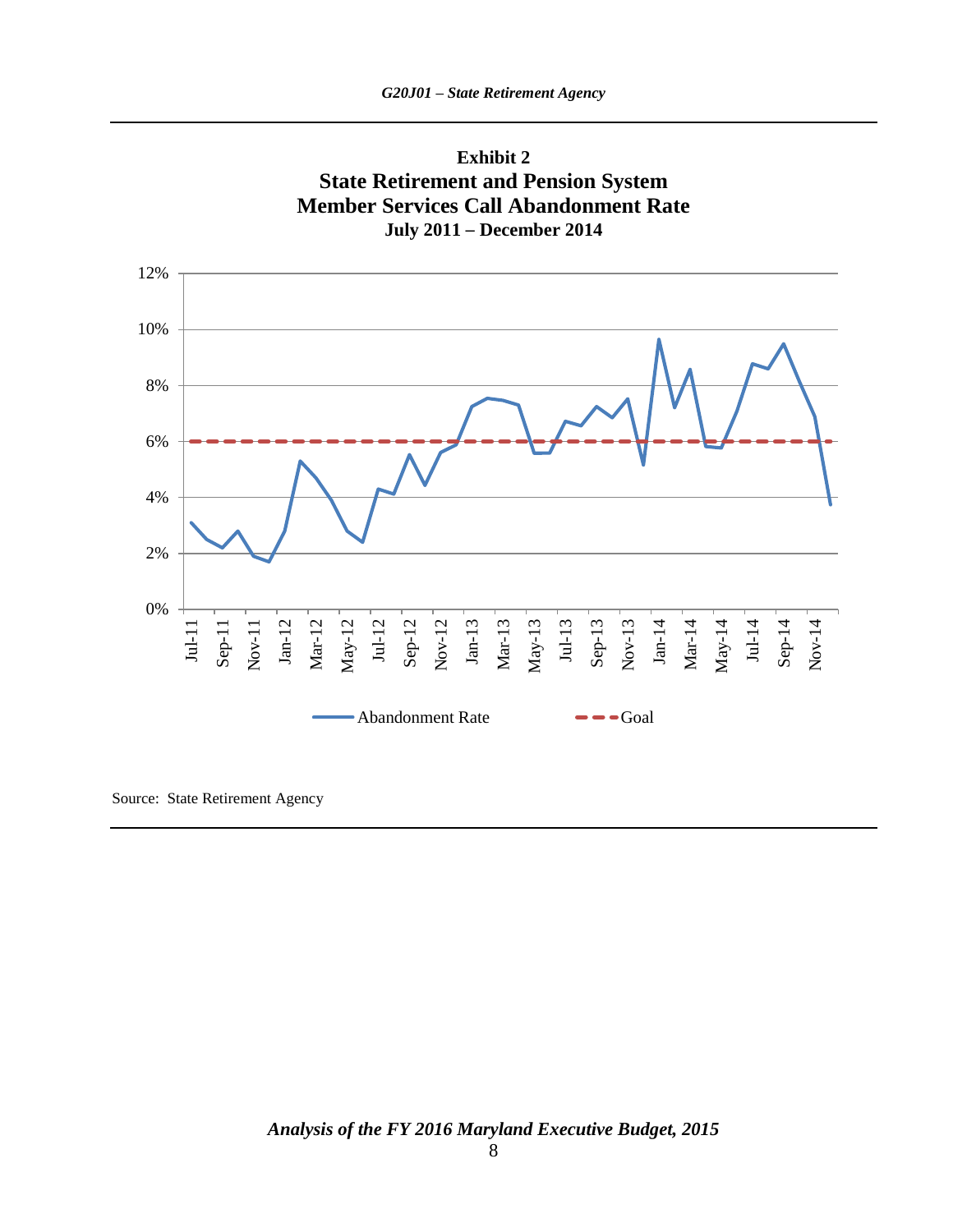



Source: State Retirement Agency

Historically, poor call center performance has been caused by turnover and/or reassignment of retirement benefit counselors. This was the case in fiscal 2013 when several vacancies resulted in subpar performance. Some of those vacancies persisted into fiscal 2014, again contributing to the underperformance, but another issue has been reassignment of benefit counselors to other functions to address acute shortages in those areas. However, beginning in January 2015, the member services unit should have a full complement of staff with the arrival of two new hires. Although intensive training is necessary before these new counselors can handle incoming calls independently, performance should begin to show noticeable improvement in the coming months.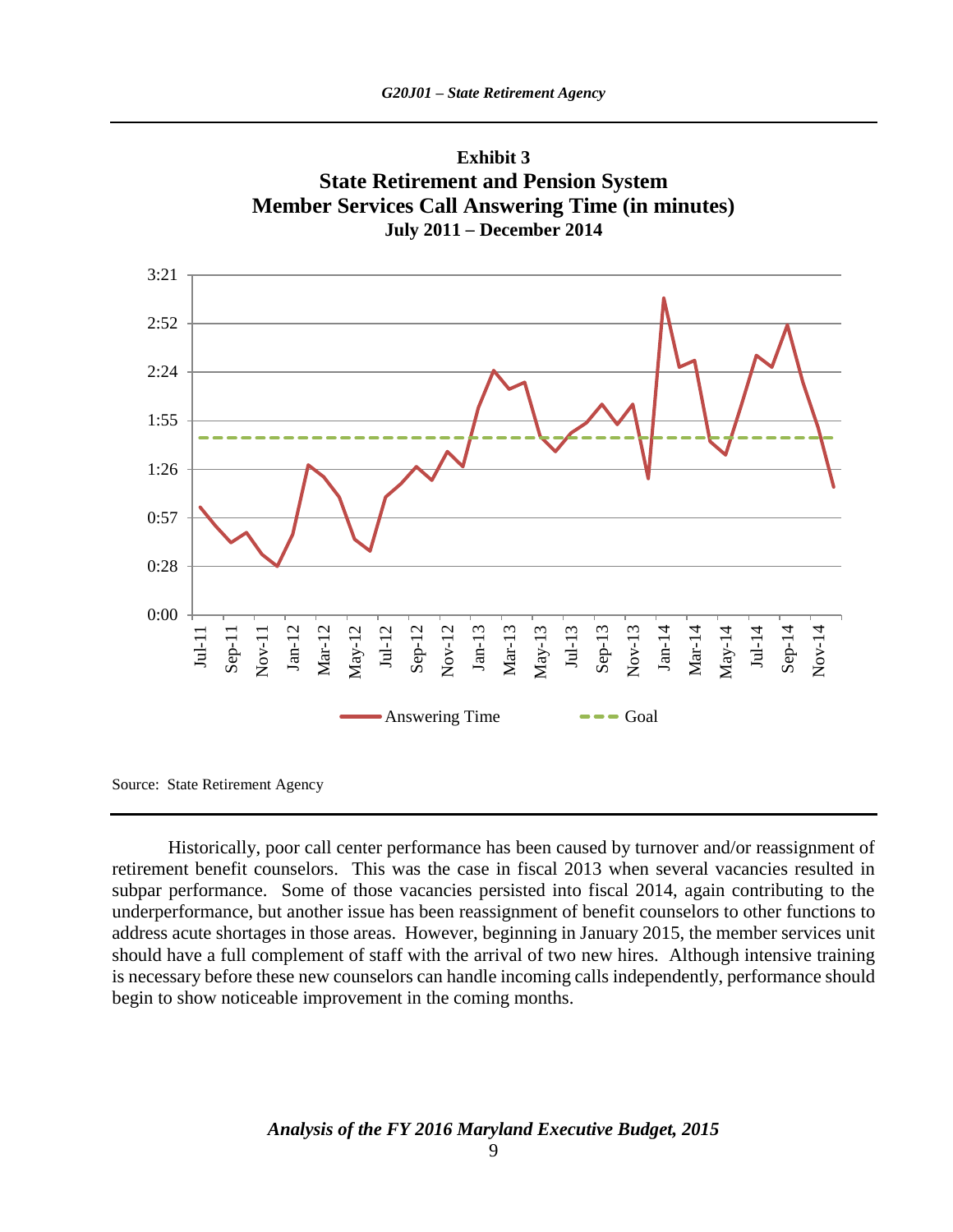### **Proposed Budget**

The addition of 12 full-time equivalent (FTE) positions results in personnel costs increasing sharply, but that increase is more than offset by reductions to other operating costs, especially in the areas of information technology (IT), contractual support, and rent. Of the 12 new positions, 8 are budget neutral: 4 are contractual conversions, and 4 are funded by reducing spending for an outside contractor that provides IT operations and maintenance support. The function and justification for the new staff are described in greater detail below. **Exhibit 4** shows that overall, the agency's budget shrinks by 0.2% after the across-the-board reductions for cost-of-living adjustments (COLA) and increments. Additional savings for IT-related services and equipment beyond those necessary to fund the new positions stem from one-time purchases in fiscal 2015. Reductions in expenditures for rent and parking result from a renegotiated lease that allowed the agency to add 11,000 square feet of office space while reducing annual costs substantially; high commercial vacancy rates in Baltimore City have made office space very affordable.

### **Exhibit 4 Proposed Budget State Retirement Agency (\$ in Thousands)**

| <b>How Much It Grows:</b>         | <b>Special</b><br><b>Fund</b> | Reimb.<br><b>Fund</b> | <b>Total</b> |
|-----------------------------------|-------------------------------|-----------------------|--------------|
| Fiscal 2014 Actual                | \$17,347                      | \$9,385               | \$26,732     |
| Fiscal 2015 Working Appropriation | 18,162                        | 9.916                 | 28,077       |
| Fiscal 2016 Allowance             | 18,192                        | 9,839                 | 28,031       |
| Fiscal 2015-2016 Amt. Change      | \$30                          | $-$ \$77              | $-$ \$46     |
| Fiscal 2015-2016 Percent Change   | $0.2\%$                       | $-0.8\%$              | $-0.2\%$     |

### **Where It Goes:**

### **Personnel Expenses**

|                                                                           | \$821  |
|---------------------------------------------------------------------------|--------|
|                                                                           | 294    |
| Section 20: across-the-board reduction for the 2% general salary increase | $-198$ |
|                                                                           | $-142$ |
|                                                                           | 506    |
|                                                                           | 155    |
|                                                                           | 9      |
|                                                                           | $-63$  |
|                                                                           | 49     |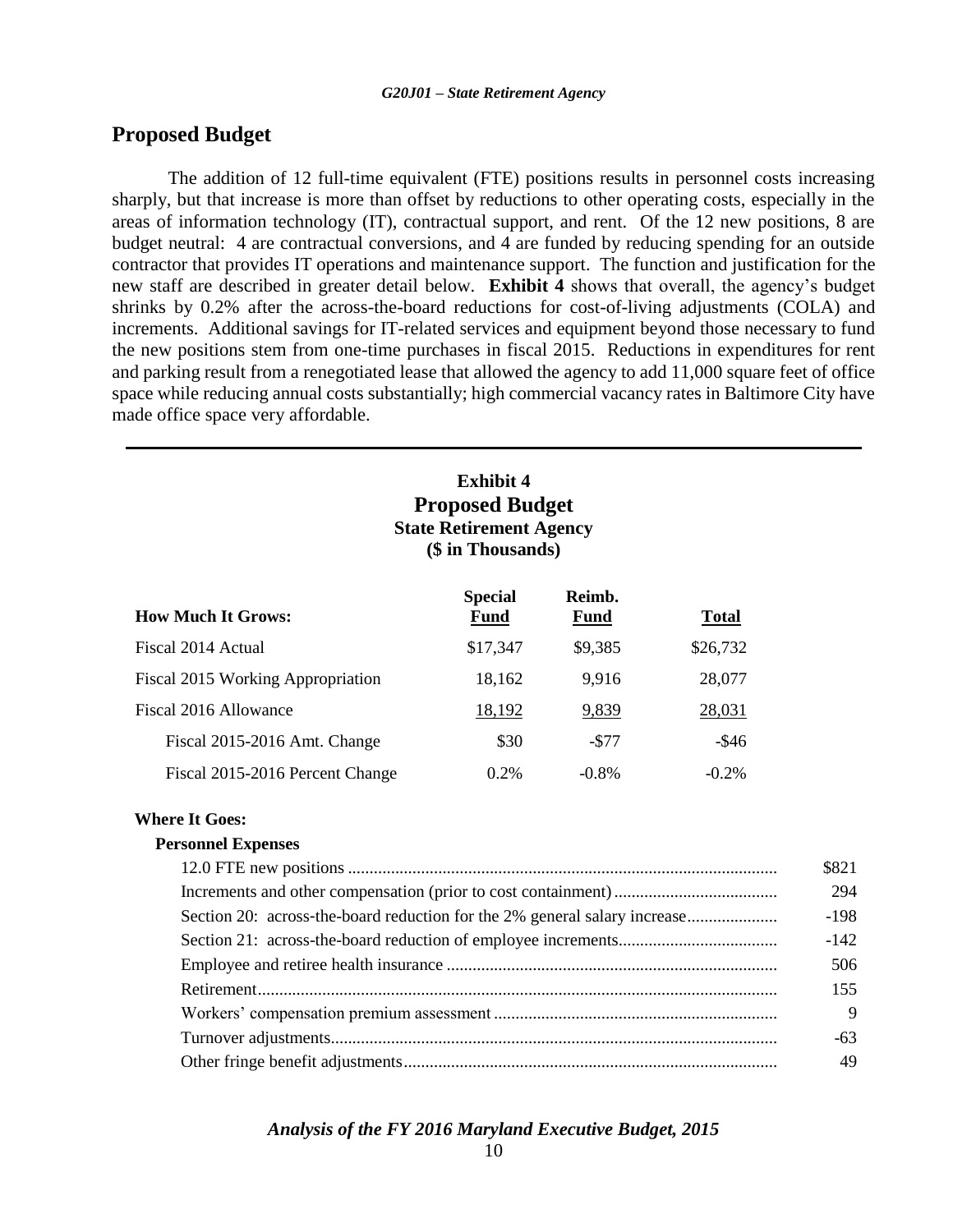### *G20J01 – State Retirement Agency*

### **Where It Goes:**

|                                                                          | $-625$ |
|--------------------------------------------------------------------------|--------|
|                                                                          | $-317$ |
| 7.0 FTE contractual positions eliminated (including turnover and fringe) | $-300$ |
|                                                                          | $-197$ |
|                                                                          | $-122$ |
|                                                                          | $-55$  |
|                                                                          | $-26$  |
|                                                                          | 14     |
|                                                                          | 30     |
|                                                                          | 86     |
|                                                                          | 35     |
| Total                                                                    | -\$46  |

FTE: full-time equivalent IT: information technology

Note: Numbers may not sum to total due to rounding. The fiscal 2015 working appropriation reflects deficiencies and the Board of Public Works reductions to the extent that they can be identified by program. The fiscal 2016 allowance reflects back of the bill and contingent reductions to the extent that they can be identified by program.

### **New Personnel**

### **Regular Positions**

The agency's fiscal 2016 allowance adds 12.0 FTE regular positions, including 4.0 contractual conversions, as demonstrated in **Exhibit 5.** One contractual FTE in the data control unit is lost due to the contractual conversion, which requires a swap of 1.25 FTE contractual positions for every 1.0 FTE regular position.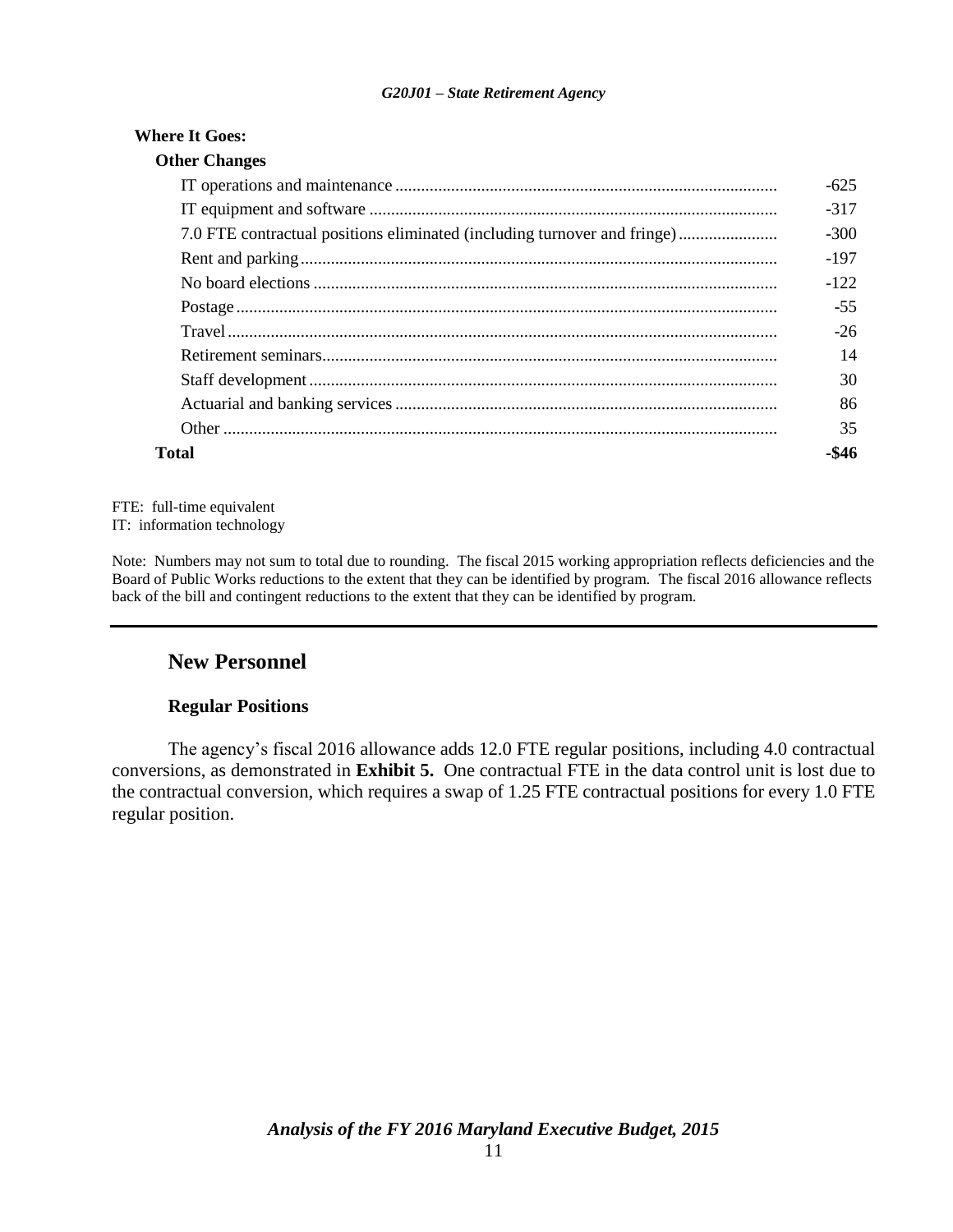## **Exhibit 5 New Regular Positions**

| <b>Classification</b>                                            | <b>Salary</b><br>and<br><b>Fringes</b> | <b>Function</b>                                                              | Rationale                                                                                        |
|------------------------------------------------------------------|----------------------------------------|------------------------------------------------------------------------------|--------------------------------------------------------------------------------------------------|
| <b>Information Technology</b>                                    |                                        |                                                                              |                                                                                                  |
| 4.0 FTE Technical<br>Support Specialist II                       | \$304,648                              | Operate and maintain<br><b>Maryland Pension</b><br>Administration System and | Reduce agency reliance on<br>external contractors to administer<br>critical business operations. |
|                                                                  |                                        | perform similar functions for<br>other applications.                         | Budget neutral; funding for<br>outside contractors is reduced by<br>commensurate amount.         |
|                                                                  |                                        |                                                                              | Expands IT staffing; 2.0 contractor<br>positions converted to 4.0 FTE<br>regular positions.      |
| <b>Benefits Processing Division</b><br>(New Positions)           |                                        |                                                                              |                                                                                                  |
| 3.0 FTE Accountant Adv.<br>1.0 FTE Admin. Spec. III              | 235,145                                | Calculate retirement<br>estimates and final<br>retirement benefits.          | Resolve backlog of 2,000 estimates.                                                              |
|                                                                  |                                        |                                                                              | Increasingly complex federal tax<br>code requires additional                                     |
|                                                                  |                                        | Process domestic relations<br>orders, levies, and liens.                     | accountant support and review.                                                                   |
| <b>Benefits Processing Division</b><br>(Contractual Conversions) |                                        |                                                                              |                                                                                                  |
| 1.0 FTE Administrator II<br>2.0 FTE Admin. Spec. III             | 204,338                                | Administer and process<br>benefit estimates and final<br>benefits.           | Provide more stable and<br>permanent leadership and<br>workforce in critical agency<br>function. |
| 1.0 FTE Admin. Officer I                                         | 76,839                                 | Audit employer payroll and<br>contribution data.                             | Long-serving contractual<br>employee serving in a key internal<br>control position.              |
| <b>Total Budgeted</b>                                            | \$820,970                              |                                                                              |                                                                                                  |
| FTE: full-time equivalent<br>IT: information technology          |                                        |                                                                              |                                                                                                  |
| Source: State Retirement Agency                                  |                                        |                                                                              |                                                                                                  |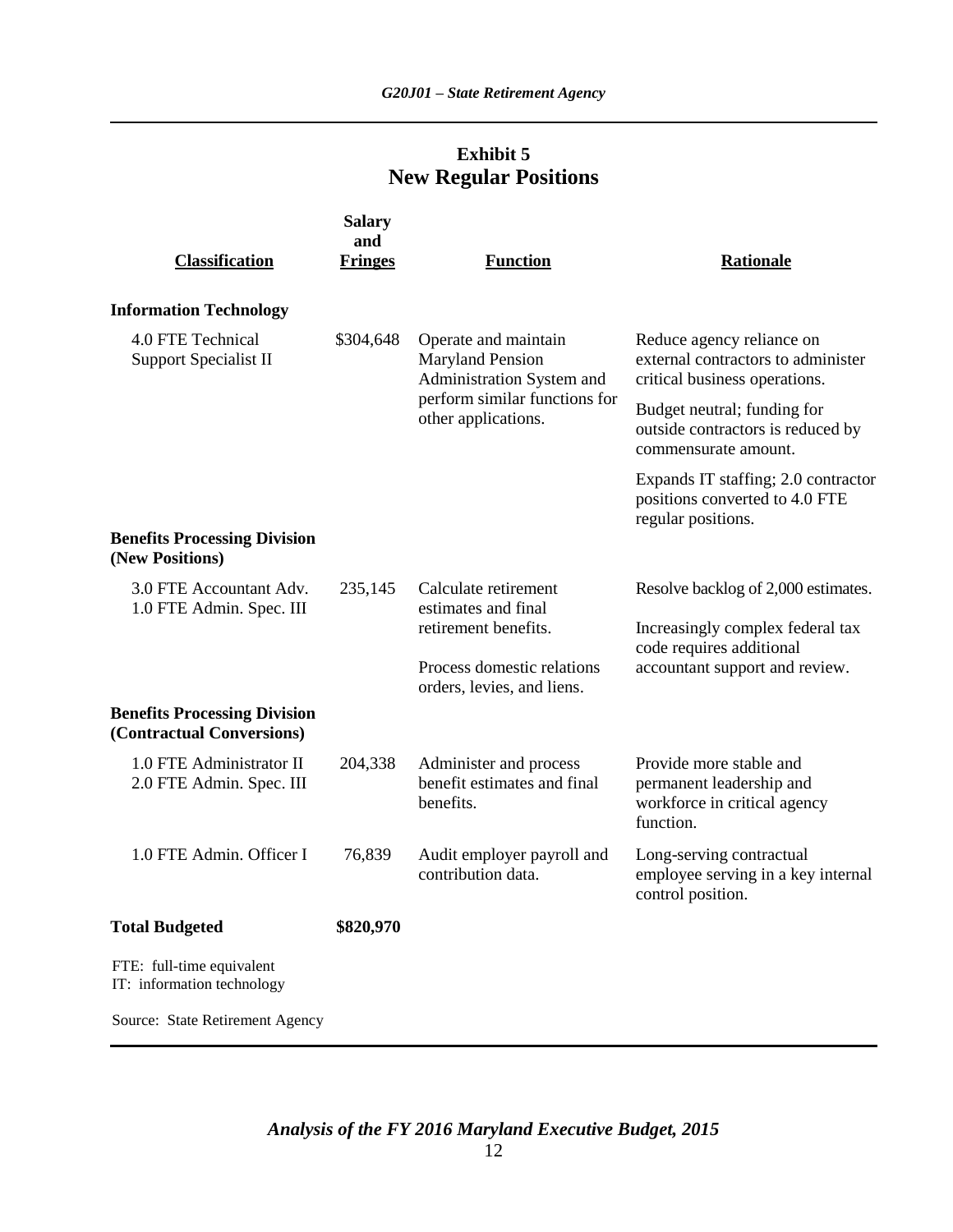## **Cost Containment**

There are two across-the-board reductions in the Governor's spending plan for the fiscal 2016 allowance, which affects funding for COLAs and increments for State employees. The agency's share of these reductions totals \$340,420 in fiscal 2016. These actions are fully explained in the analysis of the Department of Budget and Management – Personnel.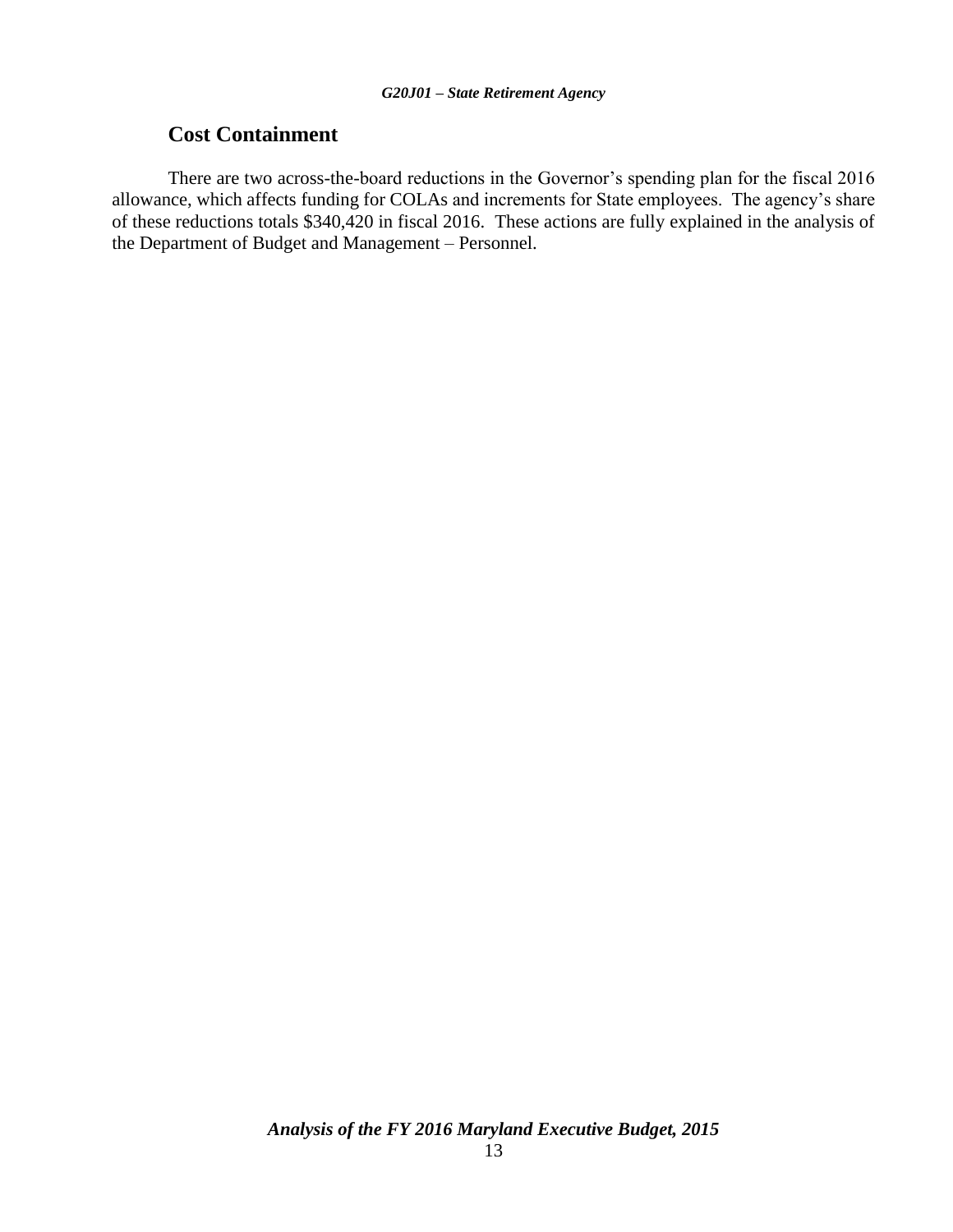## *Issues*

## **1. Backlog in Processing Retirement Benefit Estimates Has Grown**

Within one year of retirement eligibility, SRPS members may request an estimate of the benefit payment they will receive when they retire. In many cases, members request multiple estimates based on different retirement dates and/or optional survivor benefit selections. The agency's goal is to process each request within four to six weeks of its receipt, but it has been unable to meet this goal for many requests. A backlog of benefit estimate requests has accumulated, with the average request taking 10 to 12 weeks to process. **Exhibit 6** shows the number of benefit estimates processed over the past 1.5 years, and the backlog that has developed and persisted over the past 2.5 years.



Source: State Retirement Agency

The exhibit clearly shows that the backlog was at a manageable level early in fiscal 2013, but that it grew substantially in the middle of fiscal 2014 as the agency processed many fewer benefit estimate requests. Delays in processing benefit estimate requests can disrupt members' retirement plans, and hence affect their benefits. The addition of staff to the Benefits Processing Unit outlined above may help alleviate the backlog, but only if they are assigned to that function. **SRA is asked to explain the reasons for the accumulation of a backlog of requests over the past year and a half and to provide the committees with a plan for reducing the backlog.**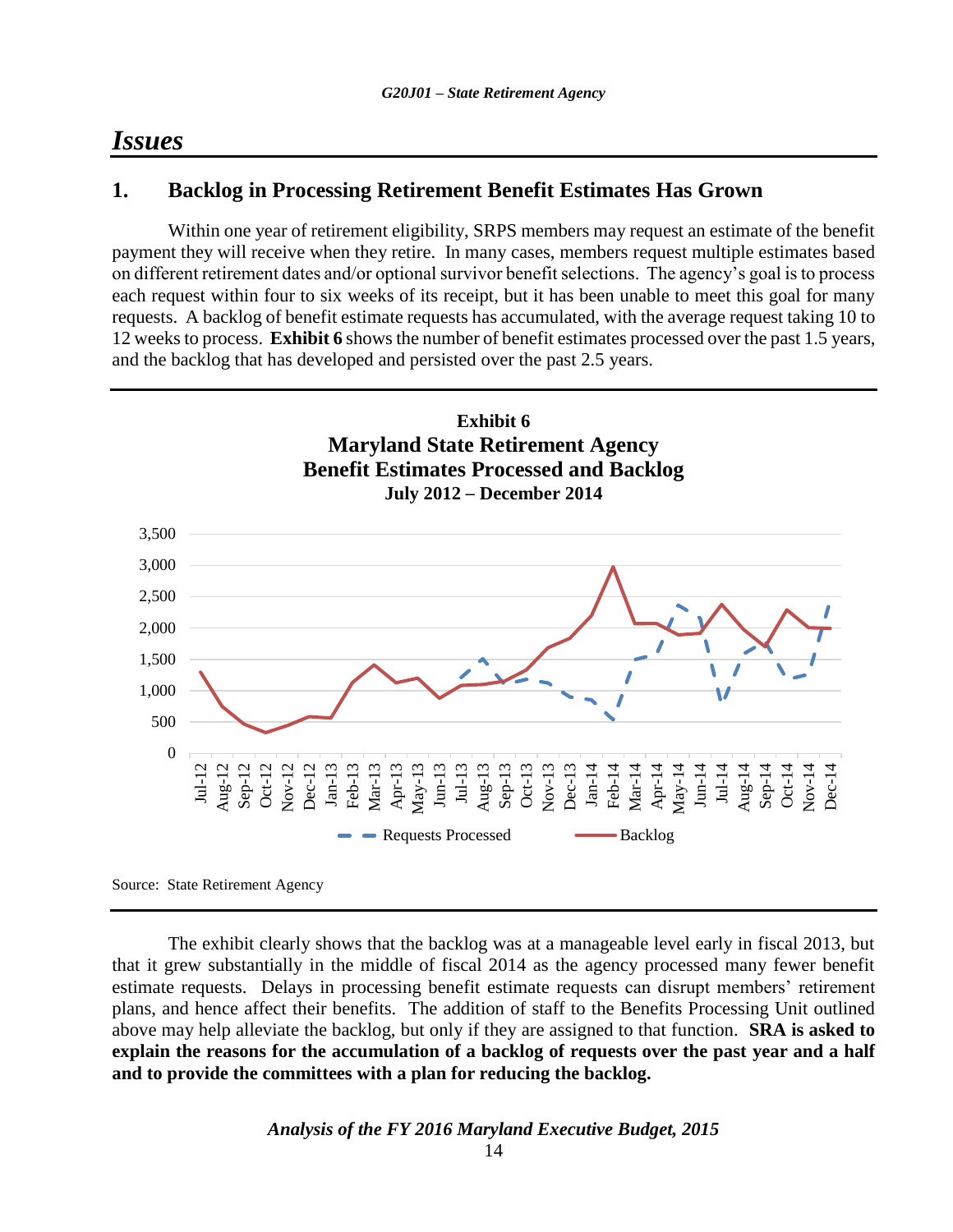## **2. The System's Disability Benefit Structure and Process Have Not Been Reviewed in Almost 15 Years**

Statute provides for three distinct types of benefits for SRPS members who become disabled while employed by a participating employer. "Ordinary" disability is available to a member with at least five years of eligibility service and if the medical board certifies (1) that the member is mentally or physically incapacitated for further performance of normal duties of the member's position; (2) the incapacity is likely to be permanent; and (3) the member should be retired. "Accidental" disability benefits are available to a member of the Teachers' or Employees' Pension Systems (TPS/EPS) who is totally and permanently incapacitated for duty as the result of an accident that occurred in the actual performance of duty at a definite time and place without willful negligence by the member. "Special or accidental" disability benefits are available only to a member of the State Police Retirement System (SPRS) or Law Enforcement Officers' Pension System (LEOPS) if the member is totally and permanently incapacitated for duty arising from the actual performance of duty without willful negligence by the member (*i.e.*, the incapacity need not arise from a distinct incident or accident).

In TPS/EPS and LEOPS, the ordinary disability allowance is:

- the full service pension allowance if the member is at least 62 years of age (age 50 for LEOPS); or
- the full service pension allowance computed as though the member had continued to accrue service credits until age 62 (age 50 for LEOPS) without any change in earnable compensation.

For SPRS, the ordinary disability allowance is the greater of (1) a full service retirement allowance computed on the basis of the member's accumulated service and average final salary, or (2) 35% of the member's average final salary.

For TPS/EPS, LEOPS, and SPRS, an accidental or special disability allowance is equal to the lesser of (1) the sum of an annuity determined as the actuarial value of the member's accumulated contributions and two-thirds of the member's average final salary, or (2) the member's average final salary.

The awarding of disability benefits has wide-ranging effects on agency expenditures and the system's financial health. From a budgetary standpoint, the agency must fund medical boards and independent medical evaluations to assess a member's eligibility for disability benefits. The fiscal 2016 allowance includes \$288,000 for these purposes, up from \$238,000 in fiscal 2014, a 21% increase in just two years. In addition, statute allows members to appeal the decisions of the medical board and/or the Office of Administrative Hearings regarding their eligibility for benefits to the Board of Trustees, which requires substantial administrative and legal staff time that could be spent on other critical functions.

From the perspective of the pension fund, disability benefits are generally more generous than normal service retirement benefits, and the vast majority of applications for disability benefits are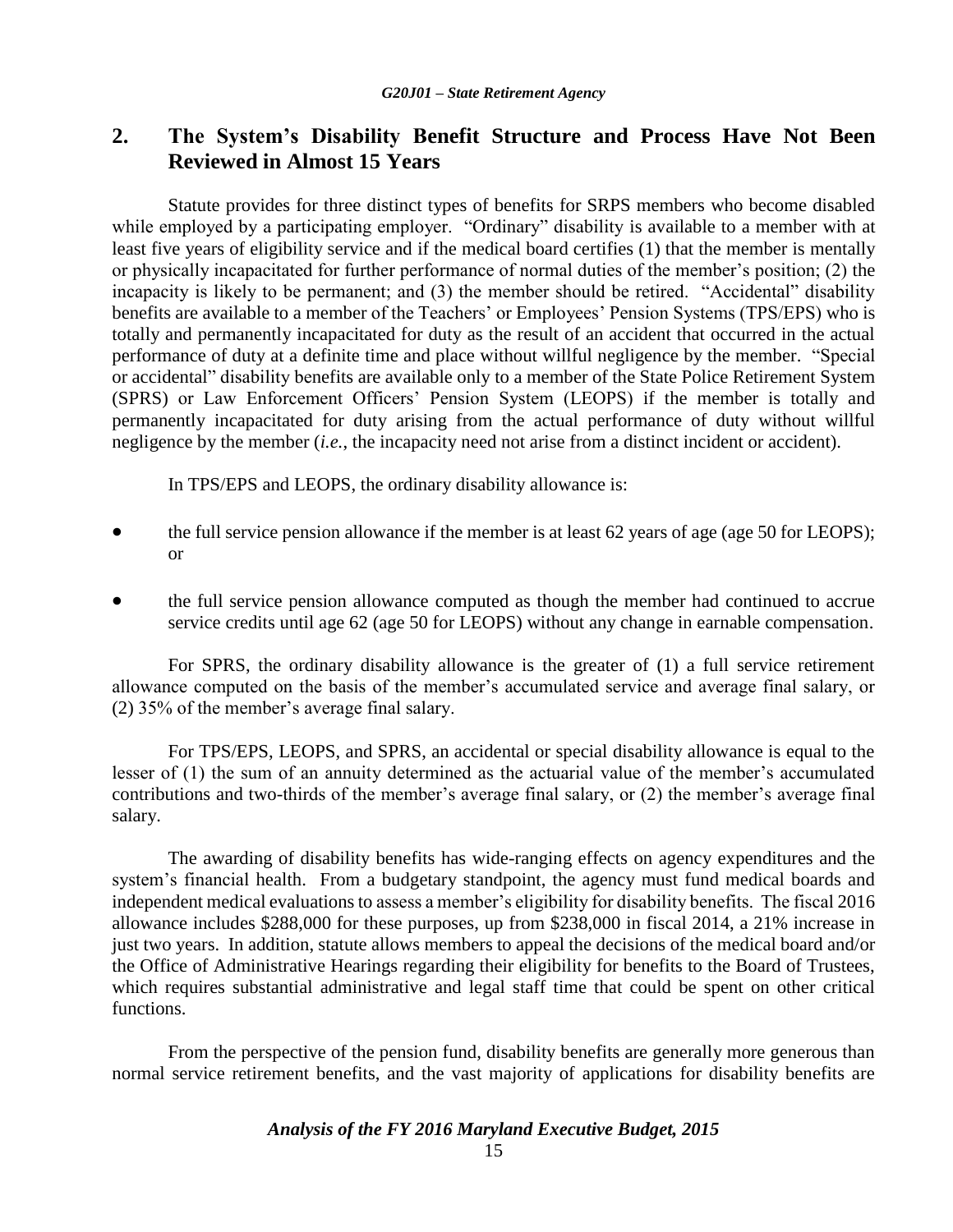#### *G20J01 – State Retirement Agency*

awarded. To the extent that disability benefits are awarded without adequate safeguards against ineligible applicants receiving benefits, or if the benefits are overly generous, greater strain is placed on the health of the pension fund. Unfortunately, the process of awarding benefits has not been systematically reviewed since 2003, and DLS could find no evidence of a systematic review of the appropriateness of the disability benefit structure. The 2003 review by DLS found several inherent flaws in the process, including the conflict of interest involved in the Board of Trustees reviewing decisions made by its own medical board, but the General Assembly took no action on recommended changes to the process.

Fiscal 2015 witnessed a noticeable decline in the number of submitted and approved disability applications. It is not clear what is responsible for this decline, and it is too early to determine if it is part of a trend, especially in light of steady increases in both State and Social Security disability claims prior to this year, but the agency has taken steps in recent years to tighten up its review of disability applications. Among the steps taken are the expansion of the number of medical boards and an increase in funding for independent medical evaluations of medical claims by applicants. However, given the absence of any recent assessment of the disability award process or the appropriateness of benefits, a more systematic review of the process and the benefits available to disabled members is warranted. **Therefore, DLS recommends that SRA and DLS conduct a joint study of disability benefits available to SRPS members. As statute prohibits the board from reviewing benefit structures except for the purpose of making technical corrections, DLS should examine the appropriateness of disability benefits, including comparisons with benefits provided by other states and by Social Security. SRA should examine trends in the application for and granting of disability benefits and the procedures for reviewing and making disability award determinations. Its review should identify potential conflicts of interest or any other inappropriate or redundant features inherent in the process. DLS and SRA should submit their report, including findings and recommendations, to the House Appropriations Committee, Senate Budget and Taxation Committee, and the Joint Committee on Pensions by October 30, 2015.**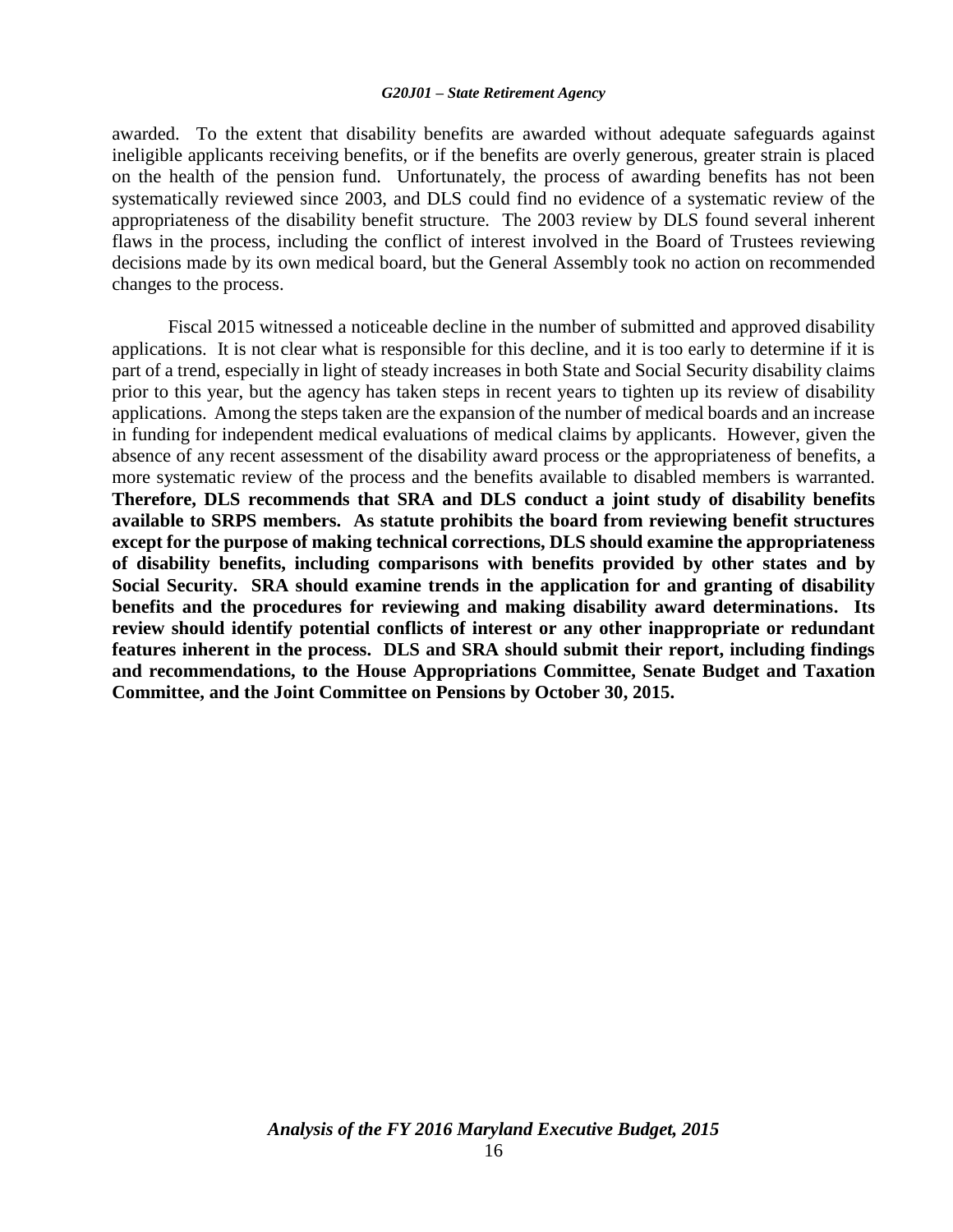# *Recommended Actions*

|                                                                                                                                                                                   | Amount<br><b>Reduction</b> | <b>Position</b><br><b>Reduction</b> |
|-----------------------------------------------------------------------------------------------------------------------------------------------------------------------------------|----------------------------|-------------------------------------|
| Delete 1.0 full-time equivalent administrative<br>specialist III (new position). The agency has been<br>holding an identical position in the same unit vacant<br>since July 2014. | $$35,892$ SF               | 1.0                                 |

2. Adopt the following narrative:

**Disability Benefits Processing and Appropriateness:** Disability benefits paid by the State Retirement and Pension System have grown at a faster pace than normal service retirement benefits but are not closely tracked. The last systematic assessment of the process for reviewing and granting disability benefits was completed almost 15 years ago, and there is no recent record of any systematic review of the appropriateness of the benefits awarded. The committees request that the State Retirement Agency (SRA) conduct a review of recent trends in the application for and award of disability benefits and of its process for reviewing and awarding disability benefits. They also request that the Department of Legislative Services (DLS) review the level of disability benefits awarded, including how they compare with benefits awarded by other states and by Social Security. SRA and DLS should submit a joint report, including findings and recommendations to the House Appropriations Committee, Senate Budget and Taxation Committee, and the Joint Committee on Pensions by October 30, 2015.

| <b>Information Request</b>           | <b>Authors</b>                                                          | <b>Due Date</b>  |         |
|--------------------------------------|-------------------------------------------------------------------------|------------------|---------|
| Report on disability benefits        | <b>State Retirement Agency</b><br>Department of Legislative<br>Services | October 30, 2015 |         |
| <b>Total Special Fund Reductions</b> |                                                                         | \$35,892         | $1.0\,$ |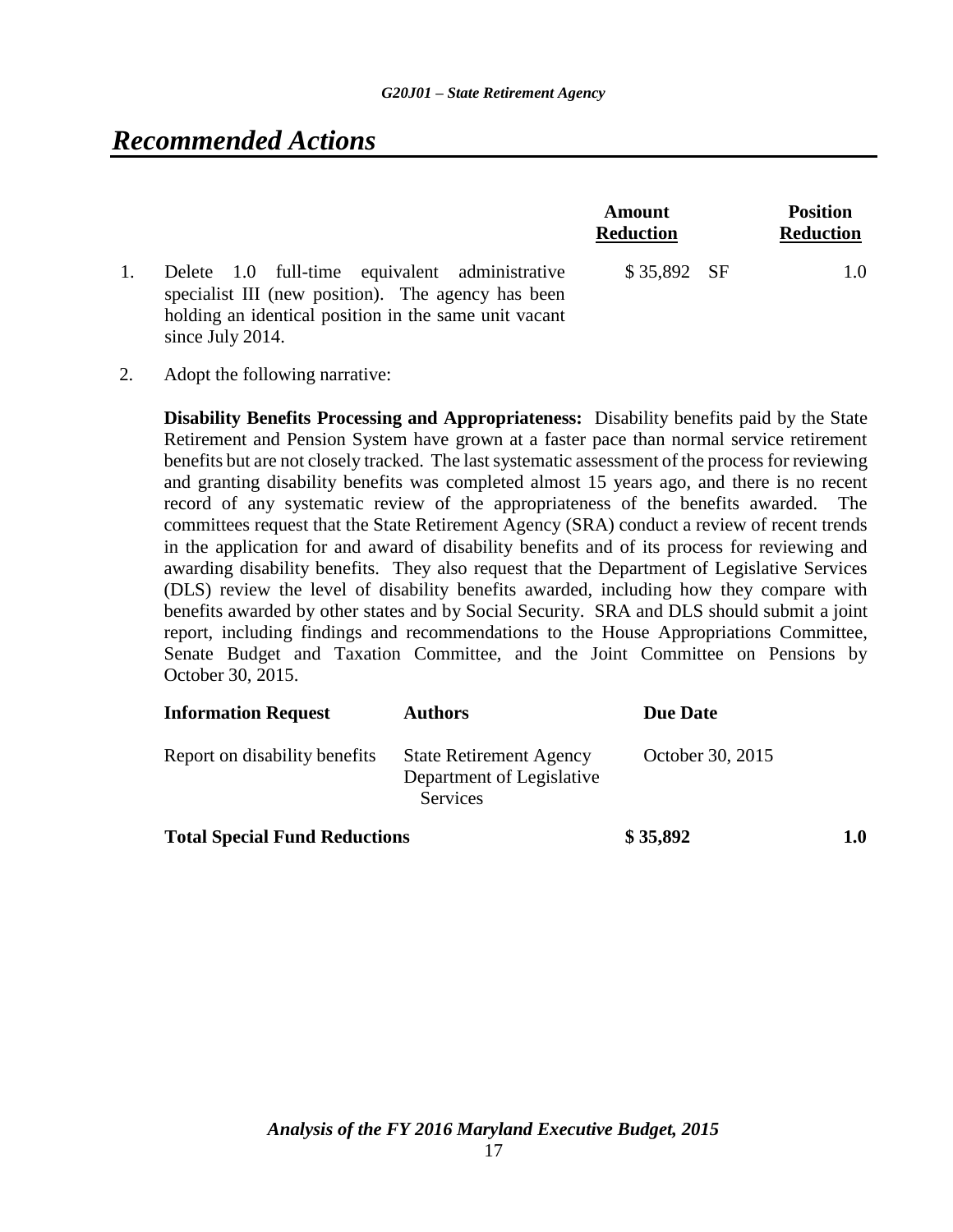# *Updates*

## **1. Local Governments Should Continue to Plan for a Higher-than-forecast Normal Cost Rate in Fiscal 2017**

The board of trustees voted in spring 2012 to adopt the recommendations of its actuary to change a variety of demographic assumptions used to calculate pension liabilities. The new assumptions related to rates of retirement, disability, withdrawal, and mortality were first applied to the June 30, 2012 actuarial valuation and have been carried through to each successive valuation since then. The changes vary extensively across different plans within SRPS, as well as by age and accumulated service credit, reflecting actual trends in those rates identified by an experience study completed in 2011. The net effect, however, was an increase in the value of service credit earned by SRPS members. This is reflected in an increase in the normal cost, which is the value of pension benefits earned in a given year by members.

In the case of the Teachers' Retirement System and Teachers' Pension System (TRS/TPS), the employer share of the normal cost increased from 4.62% in fiscal 2013 to 5.12% in fiscal 2016. Absent the board's actions, the employer's normal cost rate had been projected to decrease to 4.32%, which is shown in **Exhibit 7**.

| <b>Exhibit 7</b><br><b>Projected Local Share of Teacher Pension Costs</b> |                    |                              |                   |
|---------------------------------------------------------------------------|--------------------|------------------------------|-------------------|
|                                                                           | 2012<br>Projection | <b>Current</b><br>Projection | <b>Difference</b> |
| <b>TCS Normal Cost</b>                                                    |                    |                              |                   |
| Fiscal 2013 (actual)                                                      | 4.62%              | 4.62%                        | 0.00              |
| Fiscal 2016                                                               | 4.32%              | 5.12%                        | 0.80              |
| Fiscal 2017                                                               | 4.05%              | 5.05%                        | 1.00              |
| <b>Pension Contributions</b>                                              |                    |                              |                   |
| Fiscal 2016 School Boards                                                 | \$254,754,588      | \$307,262,309                | \$52,507,721      |
| Fiscal 2017 School Boards                                                 | \$249,299,915      | \$305,944,058                | \$56,644,143      |

TCS: Teachers' Combined Systems

Source: State Retirement Agency; Department of Legislative Services

Chapter 1 of the first special session of 2012 requires local school boards to pay a portion of the normal cost for their employees who are members of TRS/TPS. Prior to that, the State paid 100% of the annual employer contribution on behalf of teachers in the State. Based on 2012 projections of the normal cost, local school boards paid 50% of the normal cost in fiscal 2013, phasing up to 100% of the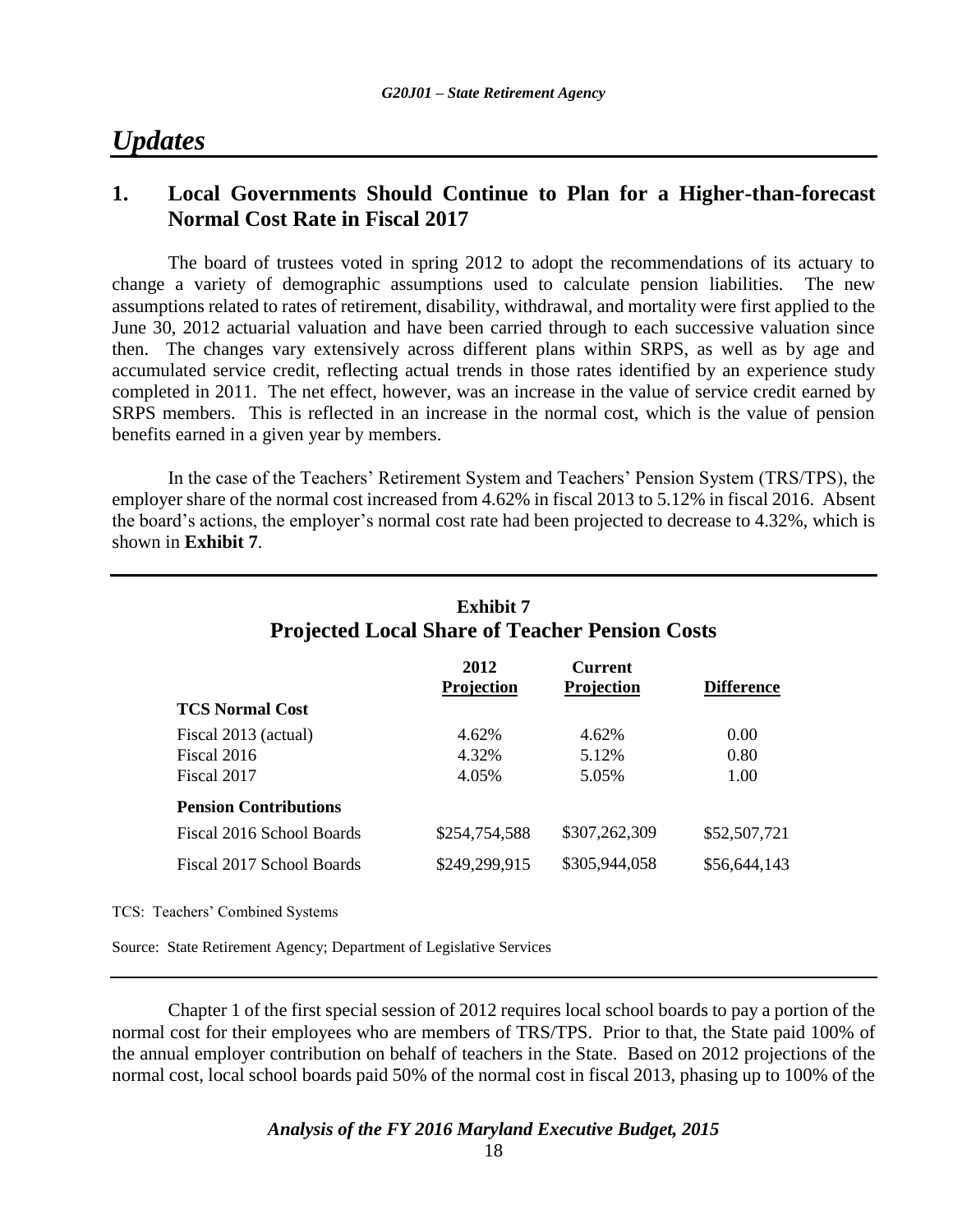#### *G20J01 – State Retirement Agency*

*projected* normal cost by fiscal 2016. For those four years, Chapter 1 specifies the exact dollar amount to be paid by each local school board based on projected salary growth, the projected normal cost, and the local share of that cost. Beginning in fiscal 2017, however, local school boards must pay 100% of the *actual* normal cost. It bears noting that beginning in fiscal 2013, Chapter 1 also requires county governments and Baltimore City to adjust their maintenance of effort (MOE) payments to local school boards to compensate them for teacher pension costs. Beginning in fiscal 2017, the fiscal 2016 payments by the counties are included in subsequent years' MOE calculations, so local school boards are responsible for any increase in normal cost payments between fiscal 2016 and each succeeding year.

The increase in the normal cost prompted by the board's action, as well as salary actions taken by local school boards, means that, beginning in fiscal 2017, local school board contributions will increase by a projected \$56.6 million over what was originally forecast, also shown in Exhibit 7. **Appendix 3** contains a breakdown of the increased costs in fiscal 2017 for each county. Local variation in the effect of the increased normal cost stems from differences in salary growth among local school boards. Had the local school boards not been held harmless by Chapter 1, their fiscal 2016 payment would have increased by \$52.5 million over the initial projections. Instead, the State is making up the difference through its continued payment on behalf of TRS/TPS members.

### **2. MPAS-II Projected to Be Completed by June 30, 2016**

Phase 2 of the Maryland Pension Administration System (MPAS-II) is devoted to data scrubbing to verify that members' salary and service credit data currently in the agency's information system are accurate and that appropriate filters are in place to improve the accuracy of new data entered into the system. It is the necessary precursor to future service upgrades, including more interactive customer services such as web-based personalized benefit calculators. In fiscal 2014, \$634,000 was budgeted for MPAS-II, allocated as follows:

| Contracted programming services     | \$450,000 |
|-------------------------------------|-----------|
| Equipment                           | 116,548   |
| 2 full-time equivalent contractuals | 53,452    |
| Software                            | 14,000    |
| <b>Total</b>                        | \$634,000 |

The fiscal 2015 allowance included an additional \$450,000 for programming services, which was reduced to \$200,000 by the General Assembly because the project had fallen behind schedule. The fiscal 2016 allowance does not include any new funding for MPAS-II and, in fact, eliminates the 2 contractual FTEs awarded in fiscal 2014 because they are not necessary. To date, agency expenditures on MPAS-II have totaled \$529,325. With the elimination of funding for the contractual FTEs that leaves approximately \$251,000 to complete the project.

The agency's approach entails writing and executing a series of data filters to identify irregularities that exist in individual records, as well as incoming payroll data, and then either correcting or flagging the data for future reconciliation. The agency has increased the programming resources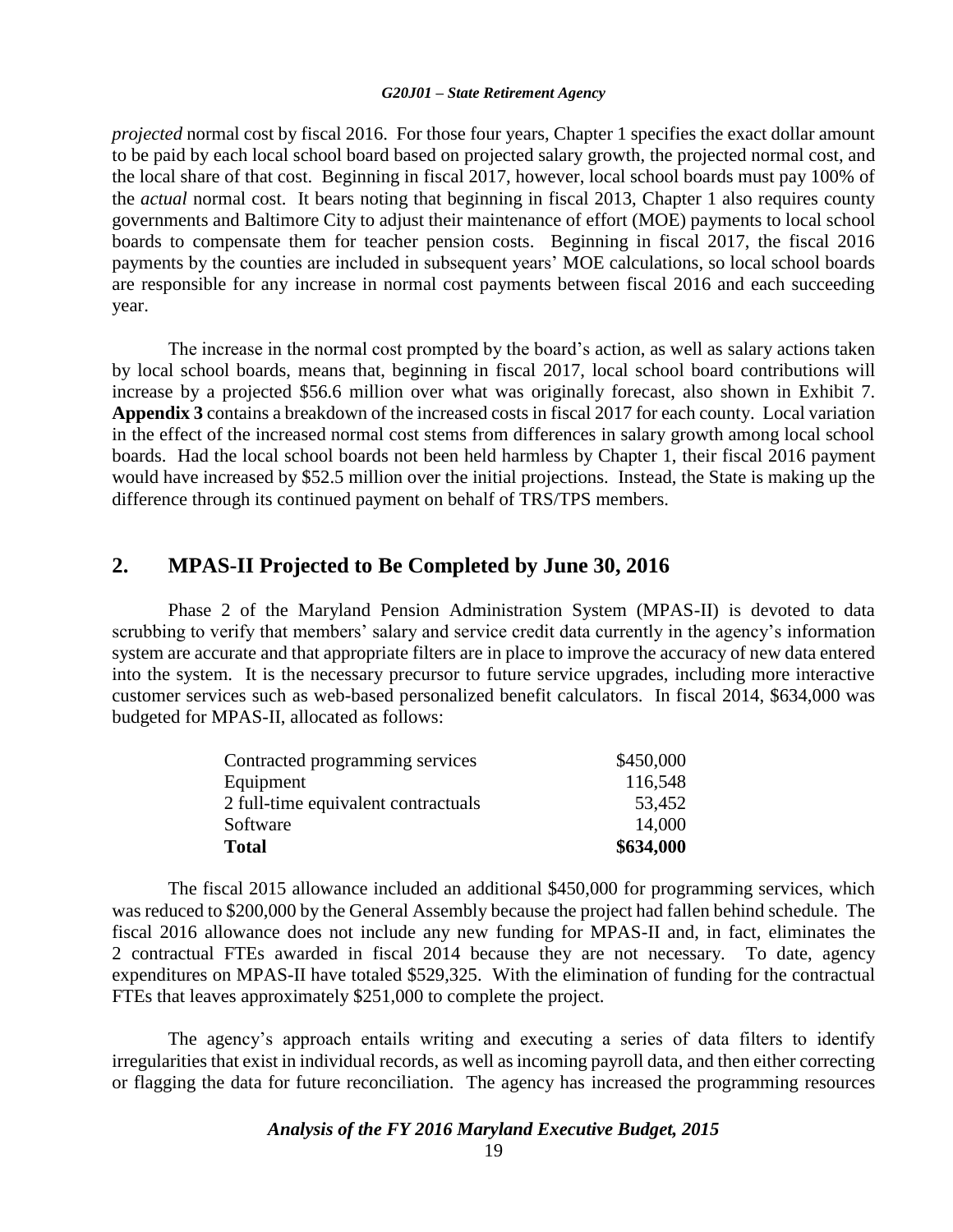### *G20J01 – State Retirement Agency*

devoted to the project from 1 programmer in fiscal 2014 to the current complement of 3 programmers. It has also conceptually divided the project into two components: Part A entails completing certain limited data cleansing activities that will support the Part B objectives for cleansing the service and salary data in the individual records. As of December 2014, the agency advises that Part A is 60% complete, and Part B is 20% complete. Originally scheduled to be completed by the end of fiscal 2015, the agency now projects a completion date of June 30, 2016, for MPAS-II.

### **3. Report on Alternatives to Board of Trustees Elections Is Delayed**

The 2014 *Joint Chairmen's Report* requested a report from the agency by December 1, 2014, on possible alternatives to holding elections for the five individuals who represent active and retired members on the Board of Trustees. The 2014 DLS analysis found that the elections are expensive to run and have extremely low participation rates, typically under 10%. The report was to include information on whether other state pension boards include member and retiree representatives and how they are selected. SRA requested and was granted an extension to January 31, 2015, to complete the report. Given the timing, the report's findings and recommendations will be taken up by the Joint Committee on Pensions during the 2015 interim.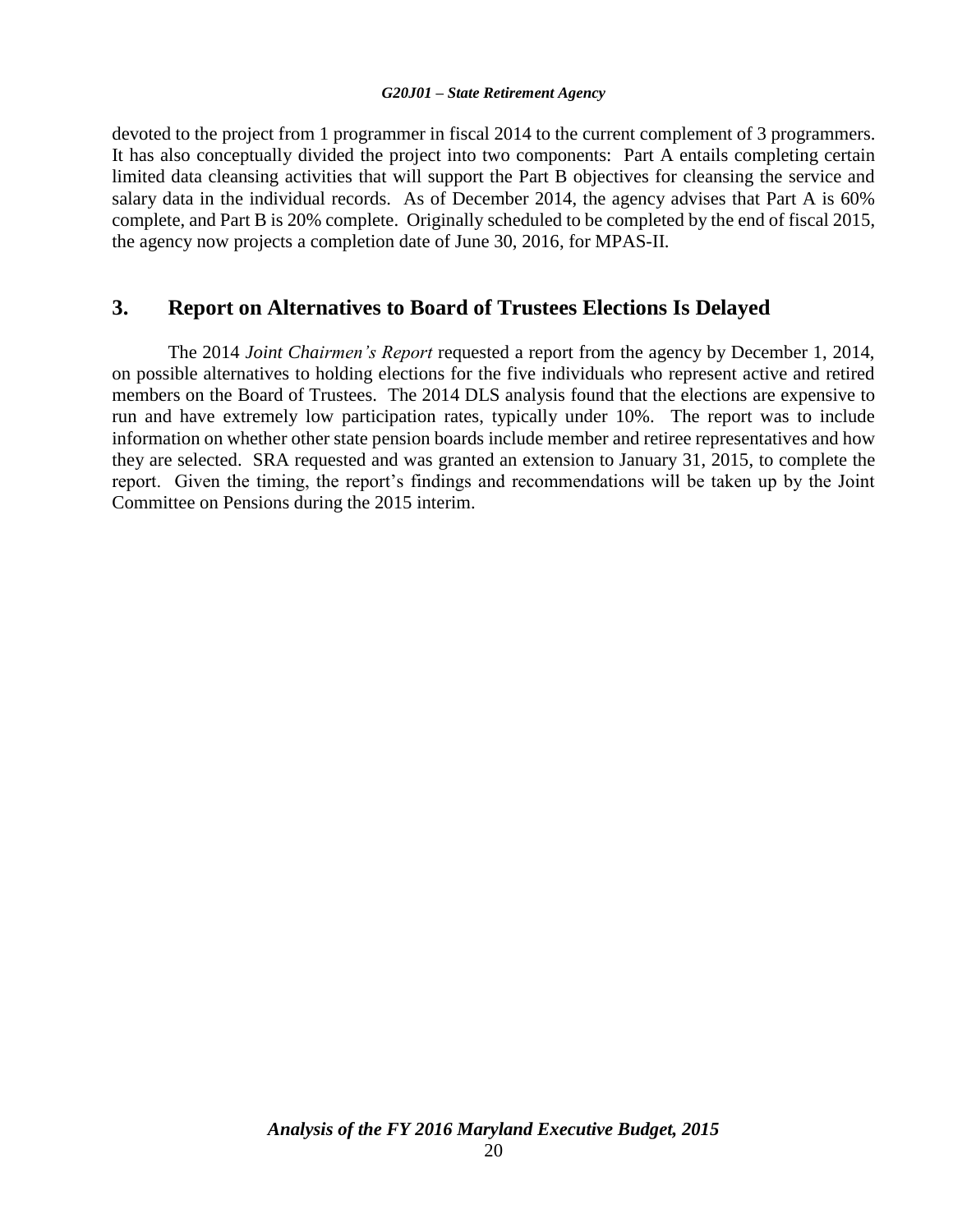# *Current and Prior Year Budgets*

## **Current and Prior Year Budgets State Retirement Agency**

**(\$ in Thousands)**

|                                      | General<br><b>Fund</b> | <b>Special</b><br><b>Fund</b> | <b>Federal</b><br><b>Fund</b> | Reimb.<br><b>Fund</b> | <b>Total</b>     |
|--------------------------------------|------------------------|-------------------------------|-------------------------------|-----------------------|------------------|
| <b>Fiscal 2014</b>                   |                        |                               |                               |                       |                  |
| Legislative<br>Appropriation         | \$0                    | \$18,008                      | \$0                           | \$9,727               | \$27,735         |
| Deficiency<br>Appropriation          | $\boldsymbol{0}$       | $-239$                        | $\boldsymbol{0}$              | $\boldsymbol{0}$      | $-239$           |
| <b>Budget</b><br>Amendments          | $\boldsymbol{0}$       | $-229$                        | $\boldsymbol{0}$              | $-186$                | $-415$           |
| Reversions and<br>Cancellations      | $\overline{0}$         | $-193$                        | $\overline{0}$                | $-156$                | $-349$           |
| <b>Actual</b><br><b>Expenditures</b> | \$0                    | \$17,347                      | \$0                           | \$9,385               | \$26,732         |
| <b>Fiscal 2015</b>                   |                        |                               |                               |                       |                  |
| Legislative<br>Appropriation         | \$0                    | \$18,062                      | \$0                           | \$9,862               | \$27,924         |
| Cost<br>Containment                  | $\boldsymbol{0}$       | $\boldsymbol{0}$              | $\boldsymbol{0}$              | $\boldsymbol{0}$      | $\boldsymbol{0}$ |
| <b>Budget</b><br>Amendments          | $\boldsymbol{0}$       | 99                            | $\boldsymbol{0}$              | 54                    | 153              |
| <b>Working</b><br>Appropriation      | \$0                    | \$18,162                      | \$0                           | \$9,916               | \$28,077         |

Note: Numbers may not sum to total due to rounding. The fiscal 2015 working appropriation does not include January 2015 Board of Public Works reductions and deficiencies.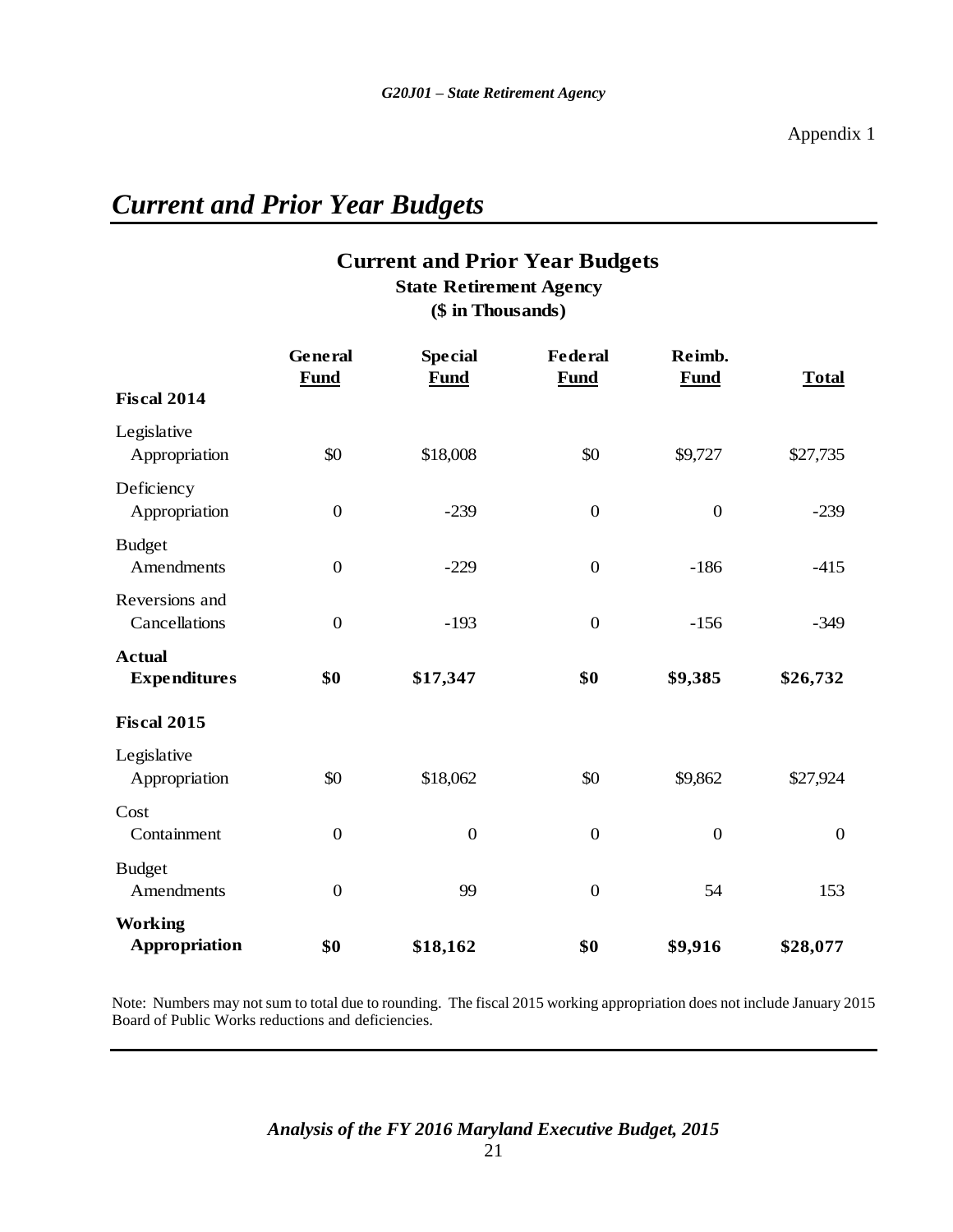### **Fiscal 2014**

The distribution of centrally budgeted funds for a 3% employee COLA beginning January 1, 2014, and additional increments increased expenditures of special funds by \$189,963. Special fund appropriations were subsequently reduced by a total of \$418,975, including \$370,758 for unexpended health care costs, \$31,611 for unexpended funds associated with the State's personnel management system, and \$16,606 for unexpended funds associated with fees assessed by the Department of Information Technology (DoIT). This resulted in a net special fund reduction of \$229,012.

The distribution of centrally budgeted funds for the COLA and increments increased expenditures of reimbursable funds by \$118,280. Reimbursable funds were subsequently reduced by a total of \$304,241 due to unexpended funds, including \$278,142 for health care, \$17,129 for the State personnel management system, and \$8,970 for DoIT fees. This resulted in a net reimbursable fund reduction of \$185,961.

Deficiency appropriations contained in the fiscal 2015 budget reduced fiscal 2014 special fund expenditures by \$161,316 for retirement costs and \$78,177 for health care costs, for a total reduction of \$239,493.

### **Fiscal 2015**

The distribution of centrally budgeted funds for a 2% employee COLA beginning January 1, 2015, increased expenditures of special funds by \$99,373 and reimbursable funds by \$53,777, for a total increase of \$153,150.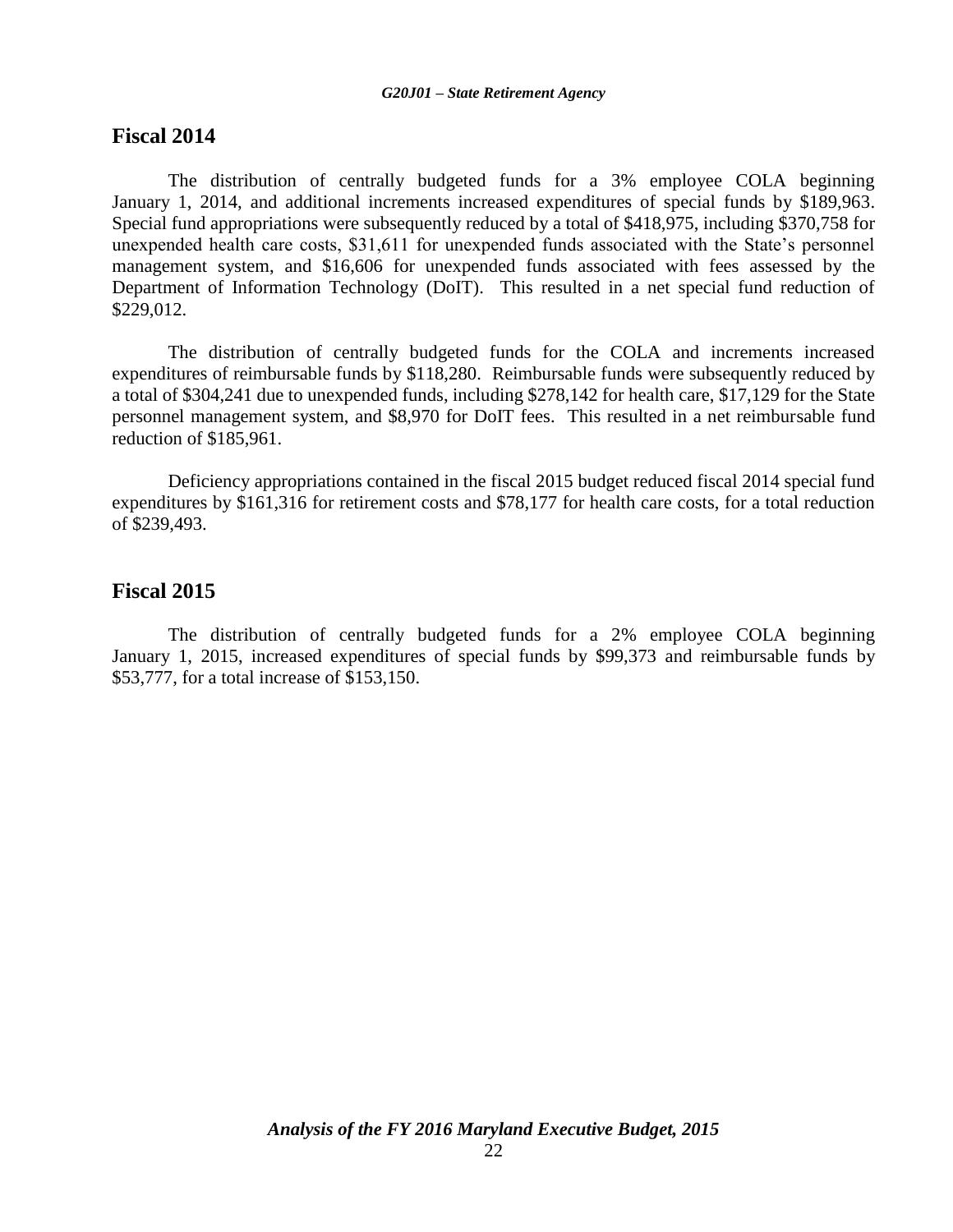Appendix 2

# *Audit Findings*

| <b>Audit Period for Last Audit:</b> | May 20, 2011 – April 1, 2014 |
|-------------------------------------|------------------------------|
| <b>Issue Date:</b>                  | December 2014                |
| Number of Findings:                 |                              |
| Number of Repeat Findings:          |                              |
| % of Repeat Findings:               |                              |
| Rating: (if applicable)             |                              |

- *Finding 1:* The agency's procedures for reviewing certain critical security events were not sufficient. The agency agreed with the finding and implemented processes to improve its review.
- **Finding 2:** The agency's intrusion detection prevention system was not properly protecting the network. The agency agreed with the finding and will conduct a risk assessment of its network security by June 30, 2015.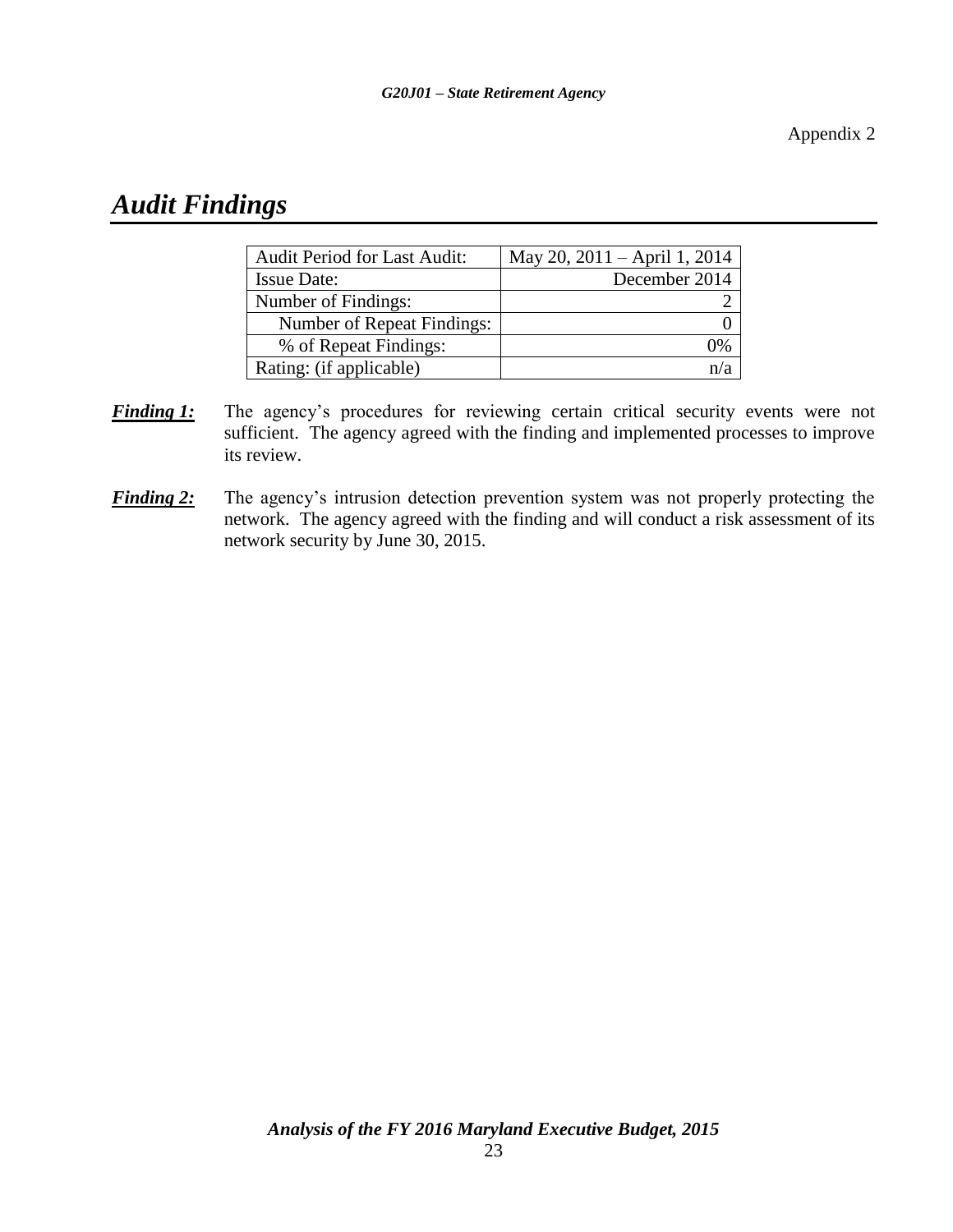### Appendix 3

| <b>County</b>         | 2012 Projection | 2015 Projection | <b>Difference</b> |
|-----------------------|-----------------|-----------------|-------------------|
| Allegany              | \$2,714,289     | \$3,137,434     | \$423,145         |
| Anne Arundel          | 20,969,486      | 26,154,356      | 5,184,870         |
| <b>Baltimore City</b> | 23,576,930      | 27,914,887      | 4,337,957         |
| <b>Baltimore</b>      | 28,745,445      | 35,302,819      | 6,557,374         |
| Calvert               | 5,173,986       | 6,025,610       | 851,624           |
| Caroline              | 1,448,482       | 1,814,692       | 366,210           |
| Carroll               | 7,308,290       | 8,543,839       | 1,235,548         |
| Cecil                 | 4,487,780       | 5,407,475       | 919,695           |
| Charles               | 7,181,921       | 8,903,937       | 1,722,016         |
| Dorchester            | 1,197,820       | 1,500,594       | 302,774           |
| Frederick             | 10,752,240      | 13,555,471      | 2,803,231         |
| Garrett               | 1,212,728       | 1,310,950       | 98,223            |
| Harford               | 10,088,656      | 11,530,896      | 1,442,240         |
| Howard                | 17,917,902      | 23,037,553      | 5,119,651         |
| Kent                  | 668,012         | 727,770         | 59,759            |
| Montgomery            | 49,674,917      | 63,662,323      | 13,987,406        |
| Prince George's       | 35,676,071      | 42,230,709      | 6,554,639         |
| Queen Anne's          | 2,016,962       | 2,449,921       | 432,958           |
| St. Mary's            | 4,534,994       | 5,532,026       | 997,032           |
| Somerset              | 875,955         | 1,067,337       | 191,382           |
| Talbot                | 1,146,578       | 1,422,801       | 276,223           |
| Washington            | 5,645,009       | 6,976,412       | 1,331,403         |
| Wicomico              | 3,965,581       | 4,970,432       | 1,004,851         |
| Worcester             | 2,319,881       | 2,763,814       | 443,933           |
| <b>Total</b>          | \$249,299,915   | \$305,944,058   | \$56,644,144      |

### **Local Share of Projected Increase in Teacher Pension Payments Fiscal 2017**

Source: Department of Legislative Services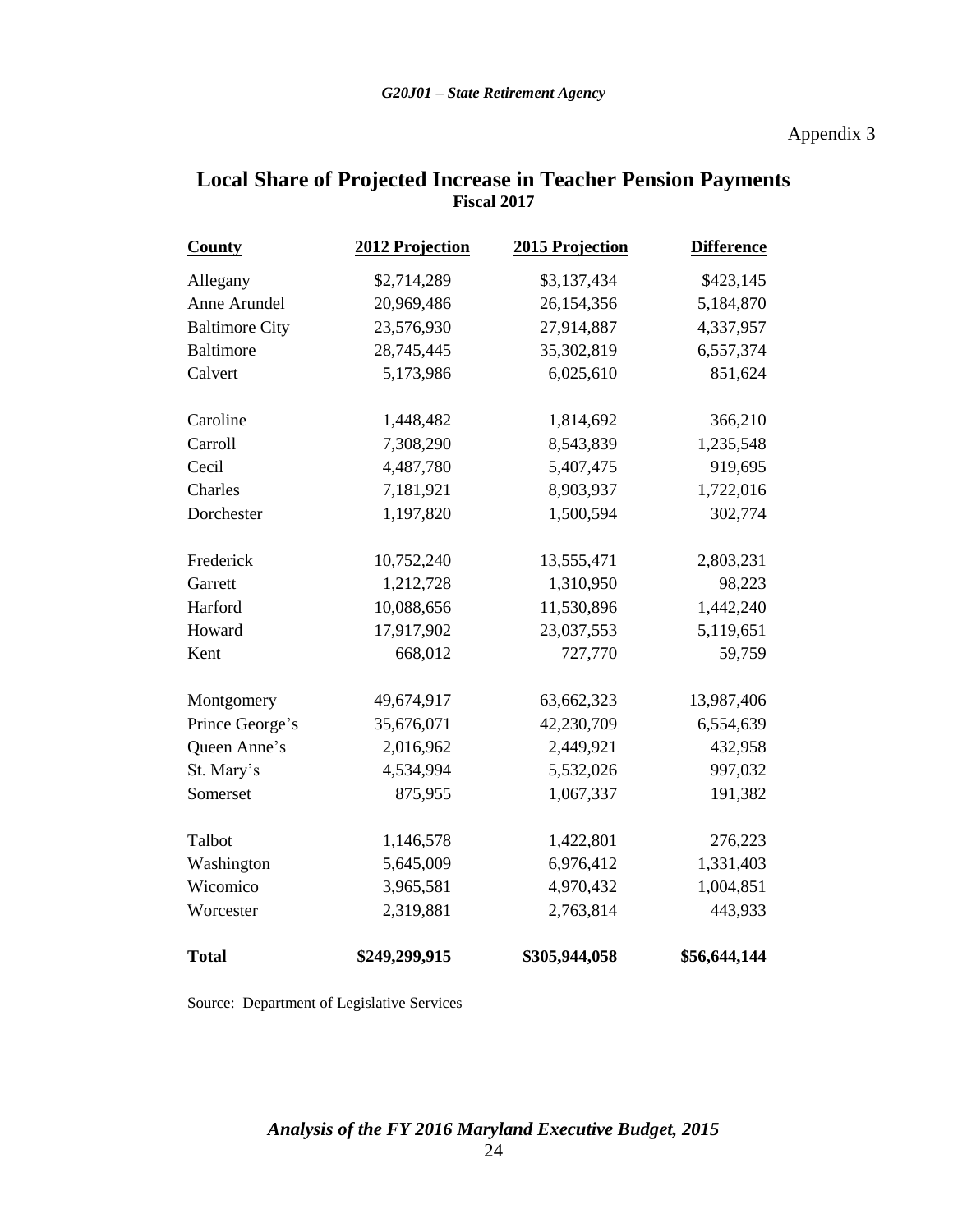### **Object/Fund Difference Report State Retirement Agency**

|              | <b>FY15</b>                          |               |                      |                  |                      |               |
|--------------|--------------------------------------|---------------|----------------------|------------------|----------------------|---------------|
|              |                                      | <b>FY 14</b>  | <b>Working</b>       | <b>FY 16</b>     | FY 15 - FY 16        | Percent       |
|              | Object/Fund                          | <b>Actual</b> | <b>Appropriation</b> | <b>Allowance</b> | <b>Amount Change</b> | <b>Change</b> |
|              | <b>Positions</b>                     |               |                      |                  |                      |               |
| 01           | Regular                              | 192.00        | 192.00               | 204.00           | 12.00                | 6.3%          |
| 02           | Contractual                          | 15.50         | 16.50                | 9.50             | $-7.00$              | $-42.4%$      |
|              | <b>Total Positions</b>               | 207.50        | 208.50               | 213.50           | 5.00                 | 2.4%          |
|              | Objects                              |               |                      |                  |                      |               |
| 01           | Salaries and Wages                   | \$16,495,437  | \$17,980,452         | \$19,751,755     | \$1,771,303          | 9.9%          |
| 02           | Technical and Spec. Fees             | 780,959       | 1,053,890            | 766,009          | $-287,881$           | $-27.3%$      |
| 03           | Communication                        | 538,276       | 589,848              | 540,628          | $-49,220$            | $-8.3\%$      |
| 04           | Travel                               | 111,640       | 160,000              | 134,215          | $-25,785$            | $-16.1%$      |
| 07           | <b>Motor Vehicles</b>                | 193,945       | 183,939              | 137,248          | $-46,691$            | $-25.4%$      |
| 08           | <b>Contractual Services</b>          | 5,401,775     | 5,230,394            | 4,500,329        | $-730,065$           | $-14.0%$      |
| 09           | Supplies and Materials               | 153,555       | 164,077              | 175,338          | 11,261               | 6.9%          |
| 10           | Equipment - Replacement              | 766,955       | 330,151              | 154,163          | $-175,988$           | $-53.3%$      |
| 11           | Equipment - Additional               | 66,581        | 70,000               | 66,148           | $-3,852$             | $-5.5\%$      |
| 12           | Grants, Subsidies, and Contributions | 382,926       | 382,426              | 382,426          | 0                    | 0%            |
| 13           | <b>Fixed Charges</b>                 | 1,840,047     | 1,932,224            | 1,763,216        | $-169,008$           | $-8.7\%$      |
|              | <b>Total Objects</b>                 | \$26,732,096  | \$28,077,401         | \$28,371,475     | \$294,074            | $1.0\%$       |
| <b>Funds</b> |                                      |               |                      |                  |                      |               |
| 03           | Special Fund                         | \$17,346,777  | \$18,161,517         | \$18,532,251     | \$370,734            | 2.0%          |
| 09           | Reimbursable Fund                    | 9,385,319     | 9,915,884            | 9,839,224        | $-76,660$            | $-0.8\%$      |
|              | <b>Total Funds</b>                   | \$26,732,096  | \$28,077,401         | \$28,371,475     | \$294,074            | 1.0%          |

Note: The fiscal 2015 working appropriation does not include January 2015 Board of Public Works reductions and deficiencies. The fiscal 2016 allowance does not reflect contingent or across-the-board reductions.